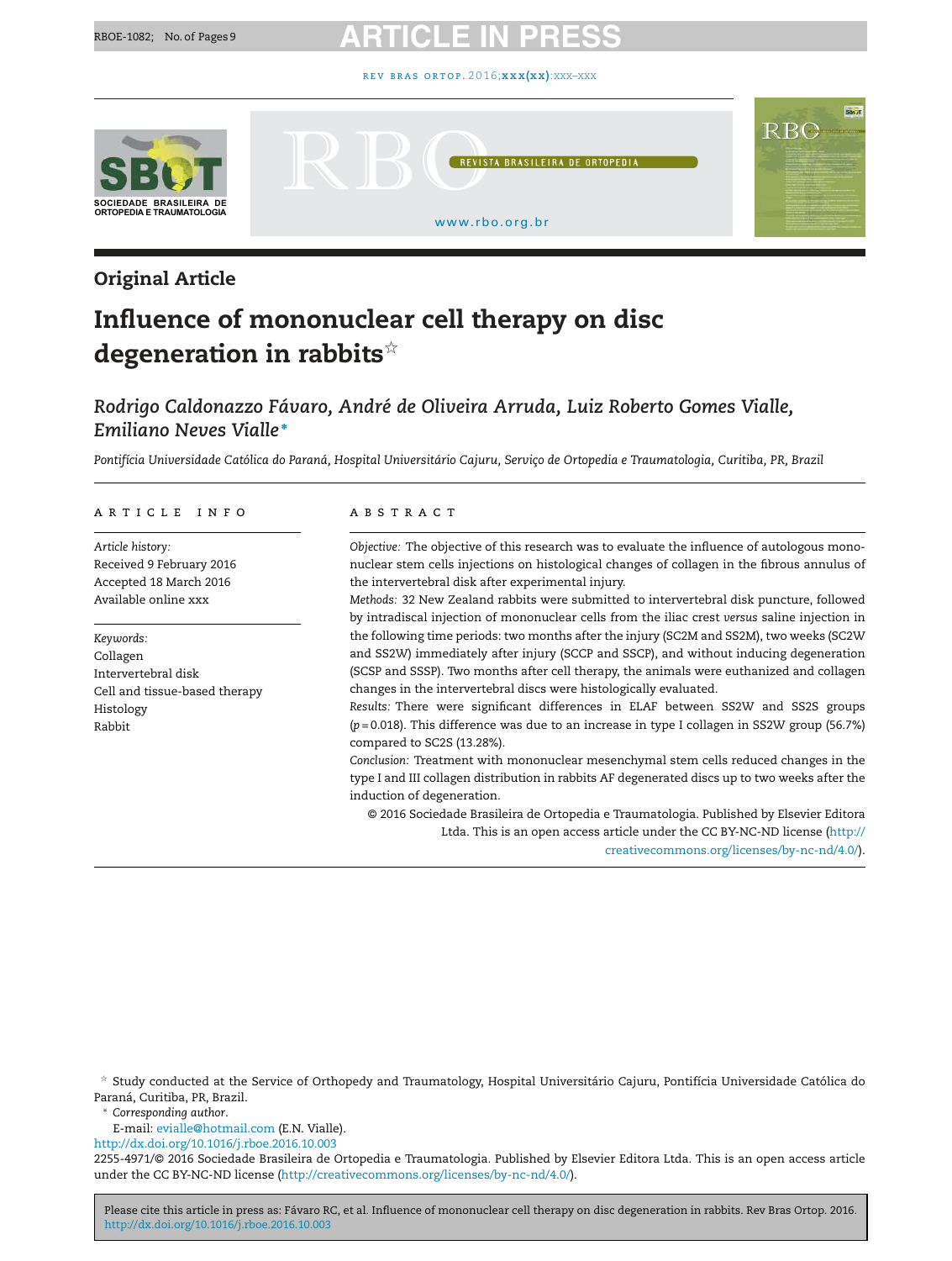### *Palavras-chave:* Colágeno Disco intervertebral Terapia celular Histologia Coelho

**2 REV BRAS ORTOP. 2016;xxx(xx)**:xxx–xxx

### Influência da terapia celular mononuclear sobre a degeneração discal em coelhos

#### r e s u m o

*Objetivo:* Avaliar a influência da injeção de células-tronco mononucleares autólogas sobre as alterações histológicas do colágeno no ânulo fibroso do disco intervertebral após lesão experimental.

*Métodos: Foram submetidos 32 coelhos New Zealand a punção do discos intervertebrais* lombares seguida de injeção intradiscal de células mononucleares provenientes da crista ilíaca *versus* injeção de solução salina nos seguintes períodos tempo: dois meses após a lesão (CT2M e SS2M), duas semanas (CT2S e SS2S), imediatamente após a lesão (CTCP e SSCP) e sem induzir a degeneração (CTSP e SSSP). Após dois meses da terapia celular, os animais foram submetidos a eutanásia e as alterações do colágeno nos discos intervertebrais foram avaliadas histologicamente.

Resultados: Houve diferença estatisticamente significativa na CEAF entre os grupos CT2S e SS2S (p = 0,018). Essa diferença decorreu de um aumento do colágeno do tipo I no grupo SS2S (56,7%) comparado com o CT2S (13,28%).

*Conclusão:* O tratamento com células mononucleares precursoras mesenquimais é capaz de reduzir as alterações na distribuição do colágeno do tipo I e III no AF de discos degenerados de coelhos até duas semanas após a indução da degeneração.

© 2016 Sociedade Brasileira de Ortopedia e Traumatologia. Publicado por Elsevier Editora Ltda. Este é um artigo Open Access sob uma licença CC BY-NC-ND ([http://](http://creativecommons.org/licenses/by-nc-nd/4.0/) [creativecommons.org/licenses/by-nc-nd/4.0/\)](http://creativecommons.org/licenses/by-nc-nd/4.0/).

### Introduction

Disk degeneration is part of the aging process and comprises the loss of structural, biological, and biochemical properties of the intervertebral disk (IVD). $^{\rm 1}$  [It](#page-7-0) is characterized by the production of dysfunctional cells and a decrease of the intracellular components, leading to gradual loss of intradiscal fluid.<sup>[2](#page-7-0)</sup> This causes disk dehydration, which entails a cascade of factors that can lead to symptoms and functional limitation. The main symptom of disk degeneration is low back pain.<sup>[3](#page-7-0)</sup>

The etiology of disk degeneration is multifactorial; both constitutional and environmental factors play roles with varying degrees of importance.<sup>[4](#page-7-0)</sup> Physical exertion, poor posture, obesity, professional occupation, smoking, alcohol, and diabetes are involved in the etiology of symptomatic disk degeneration.[5](#page-7-0)

Low back pain is the second leading cause of medical consultation in the United States. Worldwide, approximately 60–80% of people will experience low back pain during their lifetime. According to US data, 20 billion dollars per year are spent on direct costs for the treatment of chronic low back pain; added to the indirect costs, this amount exceeds \$100 billion.<sup>[6,7](#page-7-0)</sup>

In order to alleviate this alarming picture, several therapeutic strategies have been attempted, ranging from non-invasive modalities – such as anti-inflammatory medication and physiotherapy – to surgical procedures such as vertebral fusion, intradiscal electrothermal therapy, and total disk replacement. However, current therapeutic methods are directed toward the treatment of the symptoms, not the interruption of and/or recovery from the degenerative process.<sup>[8](#page-7-0)</sup> Various biological treatment models have been proposed as options for the application of the new technologies. The use of cell elements proposes a direct involvement in the modulation of the degenerative process, through the introduction of cells that are potentially able to reconstruct the damaged tissue.<sup>[9](#page-7-0)</sup>

Based on an animal model previously studied and validated in this educational institution, $10$  this study aimed to evaluate the influence of injection of autologous mononuclear cells on histological collagen changes in the annulus fibrosus (AF) of the IVD after experimental injury.

### Material and methods

The experiments in this study were made in accordance with the rules and ethical principles set forth by the Brazilian College of Animal Experimentation (Colégio Brasileiro de Experimentação Animal [COBEA]). The methods were based on previous studies conducted in this institution, $10-12$  as well as on the studies by Lipson and Muir, $^{13}$  $^{13}$  $^{13}$  Masuda et al., $^{14}$  $^{14}$  $^{14}$  and Rousseau et al.[15](#page-7-0)

This study was approved by the Ethics Committee on Animal Use of the Pontifícia Universidade Católica do Paraná under No. 377 and was implemented in accordance with the rules of the Helsinki Declaration of the World Medical Association.

Male, white New Zealand rabbits (*Oryctolagus cuniculus*), weighing between 2.5 and 3 kg and aged approximately 8 months were used.

After standard anesthesia (10–12), rabbits were placed in the lateral position and submitted to a lumbotomy with exposure of the lumbar spine through the retroperitoneal access route [\(Fig.](#page-2-0) 1), which exposed the anterior surface of five consecutive lumbar IVDs (L2-L3 to L6-L7). The three experimental discs were punctured with a 40 mm  $\times$  12 mm (18 G 1 $\frac{1}{2}$ )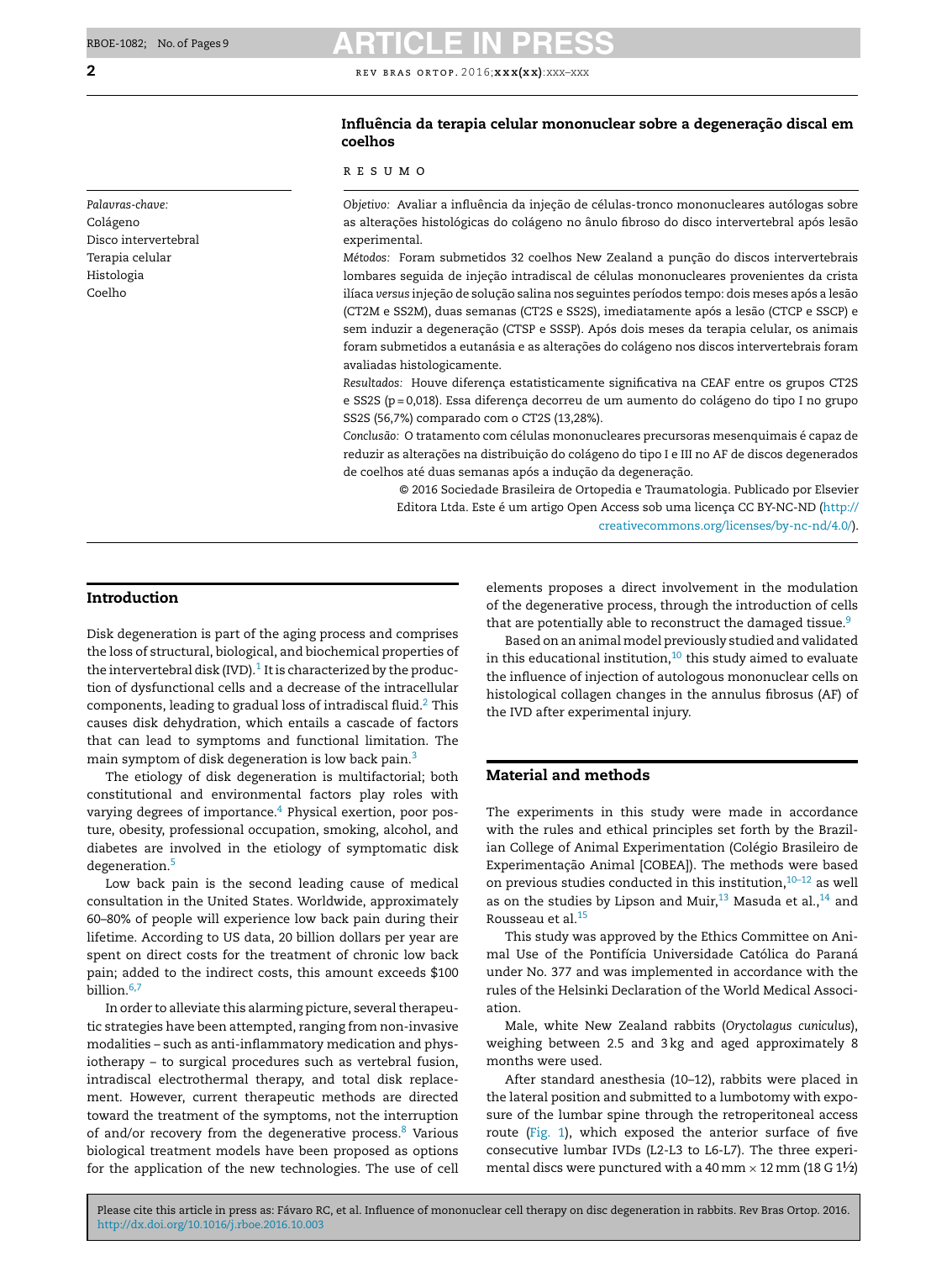**REV BRAS ORTOP. 2016;**  $\mathbf{x} \times \mathbf{x} \times \mathbf{x}$ **.**  $\mathbf{x} \times \mathbf{x} \times \mathbf{x}$  3

<span id="page-2-0"></span>

Fig. 1 – Surgical preparation.

Anesthetized rabbits were placed in right lateral decubitus position; the posterolateral retroperitoneal access route was used.

needle at a depth of 5mm, which remained inside the IVD for 5 s (Fig. 2).

The process of isolation and collection of mononuclear stem cells (SC) was done by puncture-aspiration of bone marrow from the iliac crest, and is part of the protocol that has already been developed and consolidated in this educational institution.[16](#page-7-0)

After cells were collected and isolated, they were introduced into the animal IVD with the same surgical technique as described above. The material was placed in the upper limit of the pre-drilled IVD, with a smaller-caliber needle  $(13 \times 4.5; 26 G \frac{1}{2})$ . Exactly analogous procedures were performed in animals that received only isotonic saline solution (SS); the amount injected was equal to the cell volume, following the abovementioned conditions.

The study included 32 animals, divided into eight groups: four groups that received SC and four control groups that received SS.

The groups were divided according to the moment of SC injection:

- SC2M (four animals): transplantation of autologous mononuclear SCs after two months of disk degeneration induction surgery;
- SC2W (four animals): transplantation of autologous mononuclear SCs after two weeks of disk degeneration induction surgery;



Fig. 2 – Needle preparation to perform the puncture. The final 5 mm of a 40 mm  $\times$  12 mm (18 G1  $\frac{1}{2}$ ) needle was delimited from its bevel and folded in an S-shape in order to standardize the depth of the punctures.

- SCCP (four animals): transplantation of autologous mononuclear stem cells immediately after the disk degeneration induction surgery.

This differentiation allowed for a periodic comparative critical analysis regarding the most appropriate period of implementation of cell therapy in light of the degenerative process.

- SCSP (four animals), the group that received mononuclear stem cells, but did not undergo disk degeneration induction surgery.

Similarly, the animals that were part of the control group were subdivided according to the pairing with respect to the experimental group and received isotonic SS injection, as follows: SS2M (four animals), corresponding to SC2M; SS2W (four animals), corresponding to SC2W; SSCP (four animals), corresponding to SCCP; and SSSP (four animals), corresponding to SCSP.

Of the 32 rabbits, six died during surgery or postoperatively. Thus, 26 rabbits were histologically examined, divided according to [Tables](#page-3-0) 1 and 2.

Eight weeks after the injection (CS/SS) in the IVD, the rabbits were euthanized by injection of an overdose of pentobarbital (90mg/kg) and their spines were harvested for histological analysis.

After the samples were processed, dehydrated, and embedded in paraffin, sections of 6 micron thickness were taken. The sections were stained with sirius red for collagen analysis. Through a microscope with polarized light, aspects related to the collagen arrangement in the IVDs were observed with 20-fold magnification.

From each slide prepared with an IVD, six fields of vision were photographed by the software DinoCapture® 2.0 v.1.2.7 (AnMo Electronics Corporation). The six fields had been predefined for all discs, starting from the most peripheral layer of the AF lamellae [\(Fig.](#page-3-0) 3). This convention allows for a panoramic and comprehensive sample of the AF structure.

The images were processed by the software Image Pro Plus® v.4.50 (Media Cybernetics, Silver Spring, MD), which quantified the green (collagen type III) and red dots (collagen type III) of the slide, and stratified them with their respective percentages ([Fig.](#page-4-0) 4).

### Results

In order to compare groups and find possible significant differences between them, the following variables were individually assessed: the inner layer of the AF (ILAF); the external layer of the AF (ELAF); and the entire AF.

For each variable and each type of collagen, in each application time, the null hypothesis that the collagen results in the SC group would be equal to those of the SS group was tested. [Tables](#page-4-0) 3–5 shows the descriptive statistics and *p*-values of the statistical tests.

When comparing the ILAF of the group injected with SC with that of the groups injected with SS, no statistically significant difference was observed between the groups ([Table](#page-4-0) 3).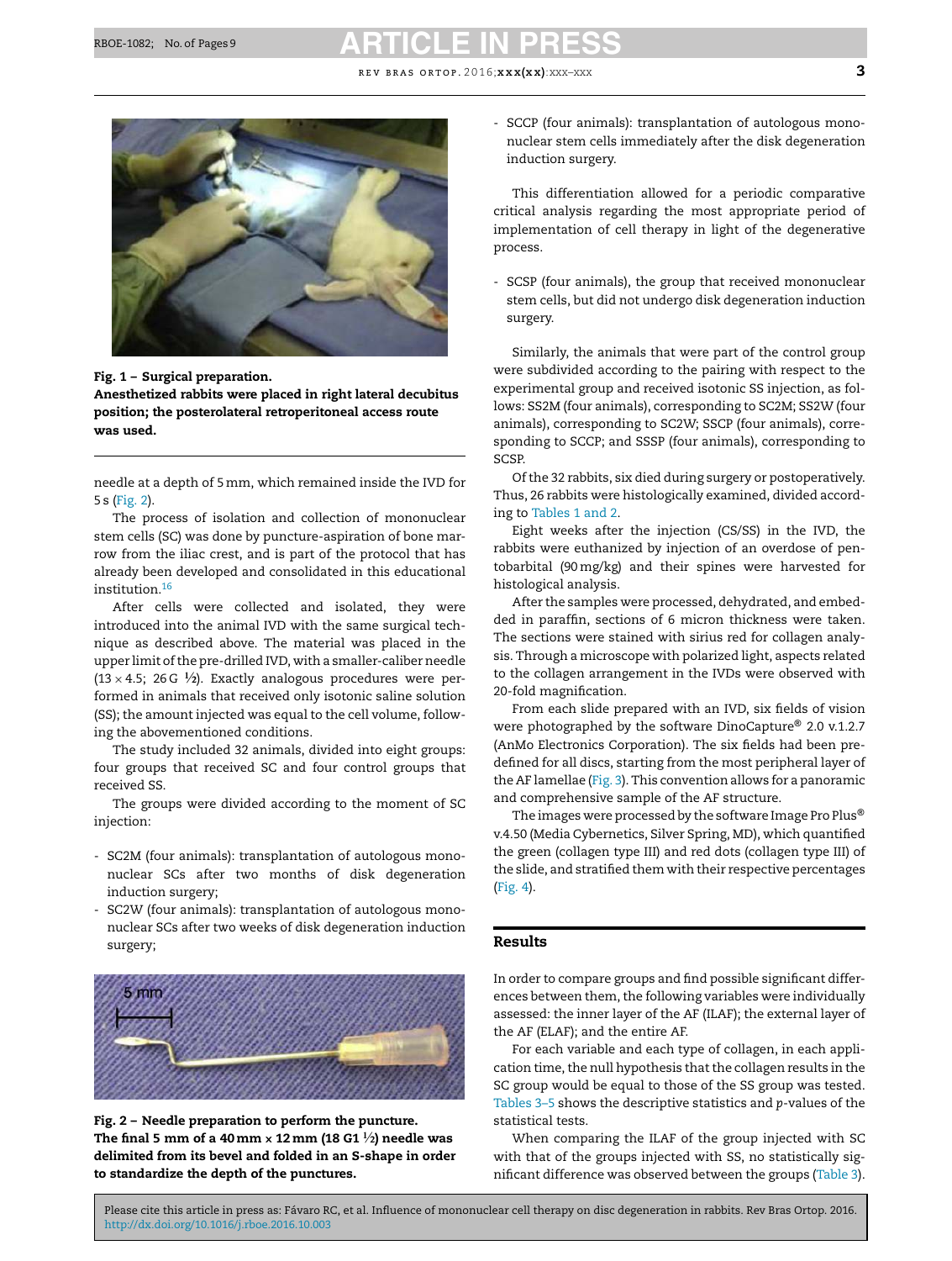#### <span id="page-3-0"></span>**4 r** ev BRAS ORTOP. 2016;**x x x(x x)**:xxx–xxx

| Table 1 - Distribution of rabbits in groups injected with stem cells. |                   |                   |             |             |  |  |  |
|-----------------------------------------------------------------------|-------------------|-------------------|-------------|-------------|--|--|--|
| Group                                                                 | Stem cells        |                   |             |             |  |  |  |
|                                                                       | SC <sub>2</sub> M | SC <sub>2</sub> W | <b>SCCP</b> | <b>SCSP</b> |  |  |  |
| Rabbits<br>$(n=14)$                                                   |                   |                   |             |             |  |  |  |
| Discs – intervention $(n=37)$                                         |                   |                   |             |             |  |  |  |
| Discs – control $(n=60)$                                              | 16                | 14                | 16          | 14          |  |  |  |

SC2M, SC injection 2 months after puncture; SC2W, SC injection 2 weeks after puncture; SCCP, SC injection at the same time of puncture; SCSP, SC injection without puncture.

#### Table 2 – Distribution of rabbits in groups injected with saline solution.

| Group                            |                   | Saline            |             |             |  |  |
|----------------------------------|-------------------|-------------------|-------------|-------------|--|--|
|                                  | SS <sub>2</sub> M | SS <sub>2</sub> W | <b>SSCP</b> | <b>SSSP</b> |  |  |
| Rabbits<br>$(n=12)$              |                   |                   |             |             |  |  |
| Discs – intervention( $n = 35$ ) |                   |                   | 12          |             |  |  |
| Discs – control $(n=55)$         |                   | 10                |             | 12          |  |  |

SS2M, saline injection 2 months after puncture; SS2W, saline injection 2 weeks after puncture; SSCP, saline injection at the same time of puncture; SSSP, saline injection without puncture.

When comparing the ELAF of the group injected with SC with that of the groups injected with SS, a statistically significant difference was observed between the SC2W and SS2W groups (*p* = 0.018). This difference was due to an increase in type I collagen in SS2W group (56.7%) when compared with SC2S (13.28%). Collagen type I and III values and group comparisons are shown in [Table](#page-5-0) 4 and [Fig.](#page-6-0) 5.

When comparing the AF of the group injected with SC with that of the groups injected with SS, a statistically significant difference was observed between the SC2W and SS2W groups (*p* = 0.025). Once again, this difference was due to an increase in type I collagen in SS2W group (76.1%) when compared with the SC2W (53.32%). Collagen type I and III values and group comparisons are shown in [Table](#page-5-0) 5.



#### Fig. 3 – DinoCapture Tool.

Schematic illustration of the six fields photographed in a control disk. Two fields on the lateral right angle of the disk, one from the outer portion and one from the inner portion of the annulus; two fields on the lateral left angle of the disk, one from the outer portion and one from the inner portion of the annulus; and two fields on the center of the convex portion of the disk, one from the outer portion and one from the inner portion of the annulus. Note the predominance of green in the external layer of the annulus fibrosus (ELAF) denoting type III, and the predominance of red in the internal layer of the annulus fibrosus (ILAF), which indicates type I collagen.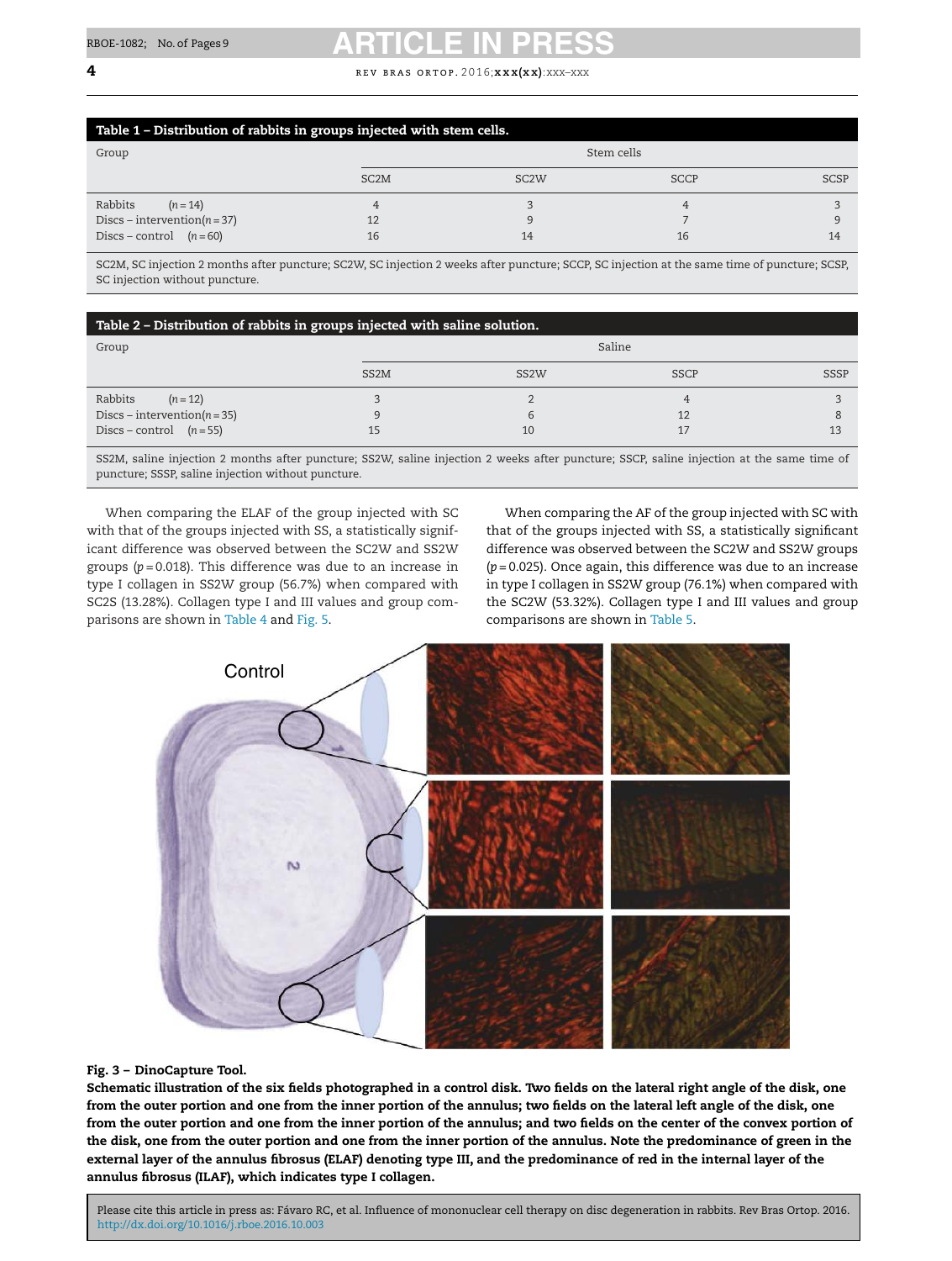<span id="page-4-0"></span>

### Fig. 4 – Image Pro Plus Tool.

Example of the software used to make the pixel count on a photograph of the inner layer of the annulus fibrosus (ILAF) and the external layer of the annulus fibrosus (ELAF). Three pieces of information are given for each image: 1, number of objects; 2, percentage of objects in the image; and 3, percentage of the total image area.

### Discussion

Disk degeneration induction has been studied in depth in another branch of this research through slides stained in hematoxylin-eosin, fast green, and sirius red.<sup>[10](#page-7-0)</sup> The present study used slides obtained from the same species and population of rabbits, and the induction of disk degeneration was

performed in the same manner. The standardization of disk degeneration induction in rabbits in this experiment, through the needle puncture method, was effective and was reproduced in a similar manner to the results of other studies that used the same technique.[10,17–20](#page-7-0)

Many contemporary studies used immunohistochemistry to assess different types of collagen.<sup>1,21-23</sup> The forerunners in

| Table 3 - Comparison between groups injected with stem cells or saline regarding ILAF. |     |                   |                  |       |         |         |                    |                         |
|----------------------------------------------------------------------------------------|-----|-------------------|------------------|-------|---------|---------|--------------------|-------------------------|
| Variable                                                                               | Col | Group             | $\boldsymbol{n}$ | Mean  | Minimum | Maximum | Standard deviation | $p$ -Value <sup>a</sup> |
| <b>ILAF</b>                                                                            |     | SC <sub>2</sub> M | 12               | 73.37 | 2.39    | 98.65   | 29.18              | 0.286                   |
|                                                                                        |     | SS2M              | 9                | 85.5  | 42.5    | 97.5    | 18.2               |                         |
|                                                                                        | III | SC <sub>2</sub> M | 12               | 26.63 | 1.35    | 97.61   | 29.18              | 0.286                   |
|                                                                                        |     | SS <sub>2</sub> M | 9                | 14.5  | 2.5     | 57.5    | 18.2               |                         |
|                                                                                        | I   | SC <sub>2</sub> W | 9                | 93.36 | 88.93   | 98.33   | 3.28               | 0.157                   |
|                                                                                        |     | SS <sub>2</sub> W | 6                | 95.6  | 87.7    | 99.6    | 4.2                |                         |
|                                                                                        | III | SC <sub>2</sub> W | 9                | 6.64  | 1.67    | 11.7    | 3.28               | 0.157                   |
|                                                                                        |     | SS <sub>2</sub> W | 6                | 4.4   | 0.4     | 12.3    | 4.2                |                         |
|                                                                                        | I   | <b>SCCP</b>       | $\overline{7}$   | 96.61 | 92.56   | 99.56   | 2.40               | 0.800                   |
|                                                                                        |     | <b>SSCP</b>       | 12               | 96.9  | 90.4    | 99.4    | 2.8                |                         |
|                                                                                        | III | <b>SCCP</b>       | $\overline{7}$   | 3.39  | 0.44    | 7.44    | 2.40               | 0.800                   |
|                                                                                        |     | <b>SSCP</b>       | 12               | 3.1   | 0.6     | 9.6     | 2.8                |                         |
|                                                                                        | I   | SCSP              | 9                | 91.16 | 78.9    | 98.52   | 6.7                | 0.149                   |
|                                                                                        |     | SSSP              | 8                | 94.8  | 85.9    | 98.7    | 4.4                |                         |
|                                                                                        | III | <b>SCSP</b>       | 9                | 8.84  | 1.48    | 21.91   | 6.7                | 0.149                   |
|                                                                                        |     | <b>SSSP</b>       | 8                | 5.2   | 1.3     | 14.1    | 4.4                |                         |

There was no statistically significant difference between groups.

Col, collagen; SC2M, SC injection 2 months after puncture; SC2W, SC injection 2 weeks after puncture; SCCP, SC injection at the same time of puncture; SCSP, SC injection without puncture; SS2M, SS injection 2 months after puncture; SS2W, SS injection 2 weeks after puncture; SSCP, SS injection at the same time of puncture; SSSP, SS injection without puncture.

<sup>a</sup> Nonparametric Kruskal–Wallis test; *p* < 0.05.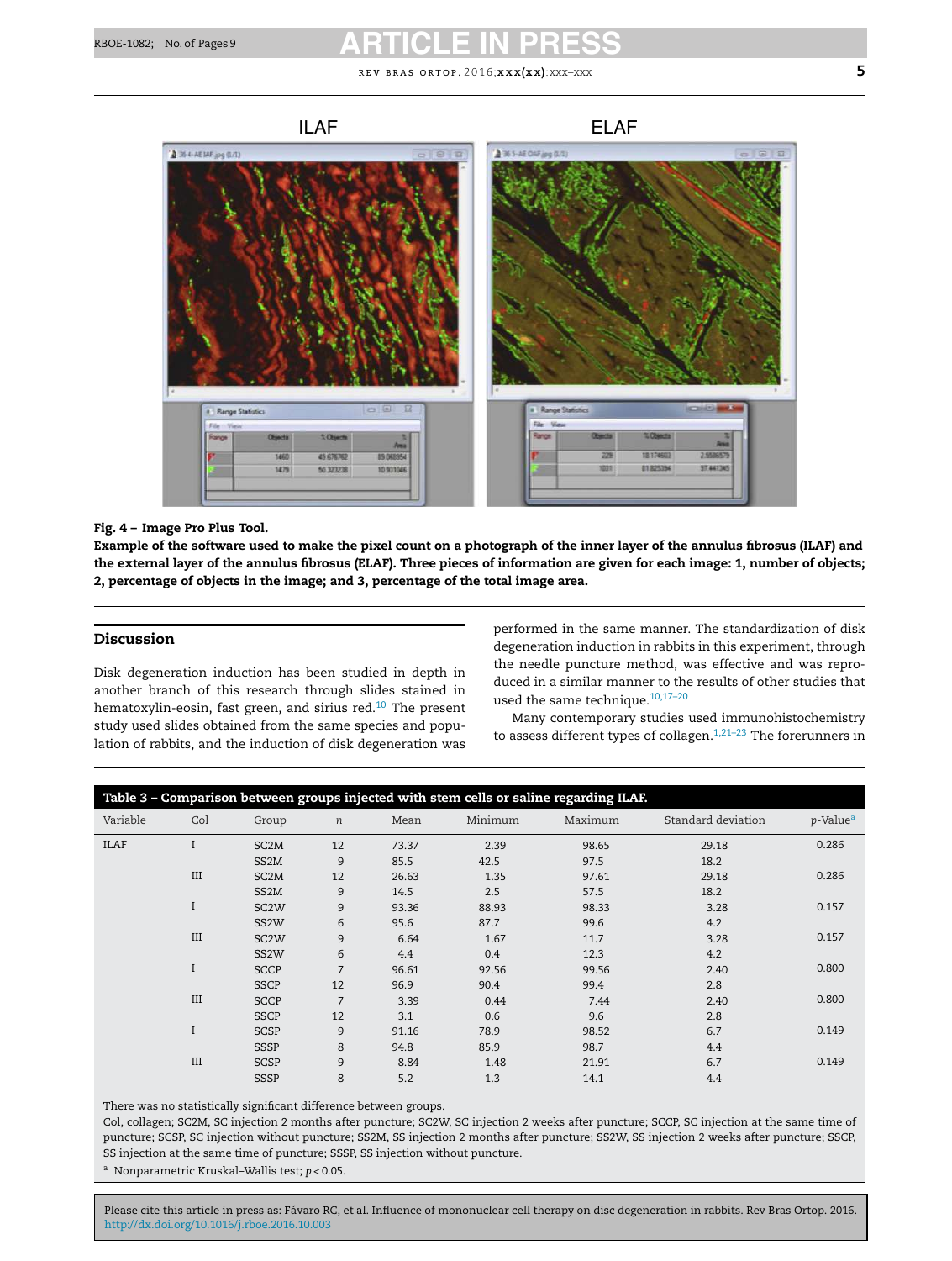| Table 4 - Comparison between groups injected with stem cells or saline regarding ELAF. |              |                   |                  |       |         |         |                    |                      |
|----------------------------------------------------------------------------------------|--------------|-------------------|------------------|-------|---------|---------|--------------------|----------------------|
| Variable                                                                               | Col          | Group             | $\boldsymbol{n}$ | Mean  | Minimum | Maximum | Standard deviation | p-Value <sup>a</sup> |
| ELAF                                                                                   |              | SC <sub>2</sub> M | 12               | 25.85 | 1.24    | 68.87   | 19.58              | 0.201                |
|                                                                                        |              | SS2M              | 9                | 39.2  | 13.1    | 82.8    | 21.0               |                      |
|                                                                                        | III          | SC <sub>2</sub> M | 12               | 74.15 | 31.13   | 98.76   | 19.58              | 0.201                |
|                                                                                        |              | SS2M              | 9                | 60.8  | 17.2    | 86.9    | 21.0               |                      |
|                                                                                        | I            | SC <sub>2</sub> W | 9                | 13.28 | 2.72    | 20.99   | 6.55               | 0.18                 |
|                                                                                        |              | SS <sub>2</sub> W | 6                | 56.7  | 8.7     | 98.7    | 32.8               |                      |
|                                                                                        | III          | SC <sub>2</sub> W | 9                | 86.72 | 79.1    | 97.28   | 6.55               | 0.18                 |
|                                                                                        |              | SS <sub>2</sub> W | 6                | 43.3  | 1.3     | 91.3    | 32.8               |                      |
|                                                                                        | $\mathbf{I}$ | <b>SCCP</b>       | 7                | 14.91 | 6.38    | 29.11   | 8.16               | 0.63                 |
|                                                                                        |              | <b>SSCP</b>       | 12               | 9.1   | 1.6     | 21.9    | 6.9                |                      |
|                                                                                        | III          | <b>SCCP</b>       | $\overline{7}$   | 85.9  | 70.89   | 93.62   | 8.16               | 0.63                 |
|                                                                                        |              | <b>SSCP</b>       | 12               | 90.9  | 78.1    | 98.5    | 6.9                |                      |
|                                                                                        |              | <b>SCSP</b>       | 9                | 12.5  | 2.29    | 36.52   | 10.54              | 0.773                |
|                                                                                        |              | <b>SSSP</b>       | 8                | 15.0  | 3.1     | 60.6    | 19.7               |                      |
|                                                                                        | III          | <b>SCSP</b>       | 9                | 87.95 | 63.48   | 97.71   | 10.54              | 0.773                |
|                                                                                        |              | <b>SSSP</b>       | 8                | 85.0  | 39.4    | 96.9    | 19.7               |                      |

A statistically significant difference was observed between the SC2W and SS2W groups (*p* = 0.018).

Col, collagen; SC2M, SC injection 2 months after puncture; SC2W, SC injection 2 weeks after puncture; SCCP, SC injection at the same time of puncture; SCSP, SC injection without puncture; SS2M, SS injection 2 months after puncture; SS2W, SS injection 2 weeks after puncture; SSCP, SS injection at the same time of puncture; SSSP, SS injection without puncture.

<sup>a</sup> Nonparametric Kruskal–Wallis test; *p* < 0.05.

this area date back to the late 1990s. $1,21$  This assessment has as a main advantage its specificity; however, it is still an expensive method in Brazil. In the present study, sirius red proved to be a simple and inexpensive method to assess type I and III collagen.

Regarding the number of cells injected into the treatment, current studies are not standardized. Some suggest that cell culture is essential to the success of treatment; however, most studies do not discuss considerations for optimal cell number. Serigano et al. $22$  indicated that the optimum dose of autologous mesenchymal stem cells (MSCs) in dogs is  $1 \times 10^6$  cells.

In turn, Ghosh et al.<sup>[23](#page-7-0)</sup> suggested that a lower dose of  $0.1 \times 10^6$ may be more effective. According to the authors, an exaggerated number of cells in this environment with low nutrient supply may cause cells to compete for the supplement, which may be destructive to the NP due to the accumulation of dead cells and cellular degradation products.[23](#page-7-0)

Furthermore, the discogenic differentiation of MSCs may also be stimulated by co-culture. MSCs can be directly cultivated in contact with IVD cells. During the co-culture of bone marrow-derived MSC and NP cells, it has been observed that they communicate in a bidirectional manner, which results

| Table 5 - Comparison between groups injected with stem cells or saline regarding AF. |     |                   |                  |       |         |         |                    |                         |
|--------------------------------------------------------------------------------------|-----|-------------------|------------------|-------|---------|---------|--------------------|-------------------------|
| Variable                                                                             | Col | Group             | $\boldsymbol{n}$ | Mean  | Minimum | Maximum | Standard deviation | $p$ -Value <sup>a</sup> |
| Entire                                                                               |     | SC <sub>2</sub> M | 12               | 49.61 | 2.16    | 78.59   | 22.21              | 0.155                   |
| AF                                                                                   |     | SS2M              | 9                | 62.3  | 27.8    | 88.9    | 16.1               |                         |
|                                                                                      | III | SC <sub>2</sub> M | 12               | 50.39 | 21.41   | 97.84   | 22.21              | 0.155                   |
|                                                                                      |     | SS <sub>2</sub> M | 9                | 37.7  | 11.1    | 72.2    | 16.1               |                         |
|                                                                                      |     | SC <sub>2</sub> W | 9                | 53.32 | 47.90   | 59.15   | 3.62               | 0.25                    |
|                                                                                      |     | SS <sub>2</sub> W | 6                | 76.1  | 48.2    | 97.4    | 17.5               |                         |
|                                                                                      | III | SC <sub>2</sub> W | 9                | 46,68 | 40.85   | 52.10   | 3.62               | 0.25                    |
|                                                                                      |     | SS <sub>2</sub> W | 6                | 23.9  | 2.6     | 51.8    | 17.5               |                         |
|                                                                                      |     | <b>SCCP</b>       | 7                | 55.76 | 51.10   | 64.33   | 4.57               | 0.151                   |
|                                                                                      |     | <b>SSCP</b>       | 12               | 53.0  | 48.6    | 60.7    | 3.5                |                         |
|                                                                                      | III | <b>SCCP</b>       | $\overline{7}$   | 44.24 | 35.67   | 48.90   | 4.57               | 0.151                   |
|                                                                                      |     | <b>SSCP</b>       | 12               | 47.0  | 39.3    | 51.4    | 3.5                |                         |
|                                                                                      |     | <b>SCSP</b>       | 9                | 51.61 | 43.83   | 64.43   | 6.59               | 0.534                   |
|                                                                                      |     | SSSP              | 8                | 54.9  | 45.5    | 79.5    | 11.1               |                         |
|                                                                                      | III | <b>SCSP</b>       | 9                | 48.39 | 35.57   | 56.17   | 6.59               | 0.564                   |
|                                                                                      |     | <b>SSSP</b>       | 8                | 45.1  | 20.5    | 54.5    | 11.1               |                         |

A statistically significant difference was observed between the SC2W and SS2W groups (*p* = 0.025).

Col, collagen; SC2M, SC injection 2 months after puncture; SC2W, SC injection 2 weeks after puncture; SCCP, SC injection at the same time of puncture; SCSP, SC injection without puncture; SS2M, SS injection 2 months after puncture; SS2W, SS injection 2 weeks after puncture; SSCP, SS injection at the same time of puncture; SSSP, SS injection without puncture.

<sup>a</sup> Nonparametric Kruskal-Wallis test; *p* < 0.05.

<span id="page-5-0"></span>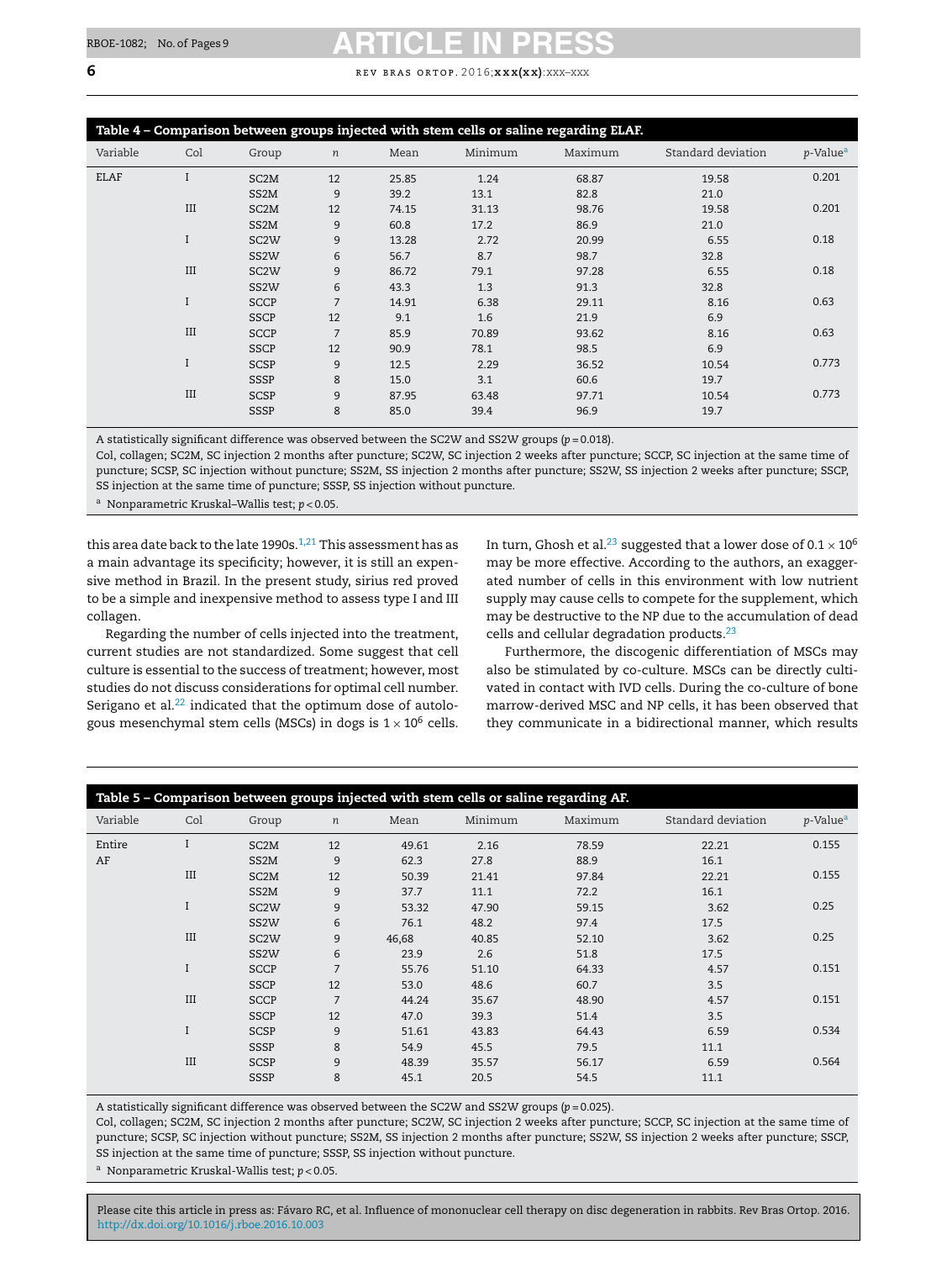<span id="page-6-0"></span>

Fig. 5 – Comparison of percentage of collagen distribution in the external layer of annulus fibrosus (ELAF) between different groups injected with stem cells and saline.

A statistically significant difference was observed between the SC2W and SS2W groups (*p* = 0.018). Col 1, type 1 collagen; Col 3, type 3 collagen; SC2M, SC injection 2 months after puncture; SC2W, SC injection 2 weeks after puncture; SCCP, SC injection at the same time of puncture; SCSP, SC injection without puncture. SS2M, saline injection 2 months after puncture; SS2W, saline injection 2 weeks after puncture; SSCP, saline injection at the same time of puncture; SSSP, saline injection without puncture.

in an improvement in the phenotype of the NP cells and the differentiation of MSC cells. $^{24}$  $^{24}$  $^{24}$  This suggests that the implantation of MSCs can exert paracrine effects in degenerate NP cells that reside on the disk, and help restore normal cell function and the disk repair process.

In the present study, mononuclear stem cells were used. The fact that they are obtained through a simpler process than the MSC was taken into account, as they only need to undergo two processes of centrifugation and Ficoll-Hypaque density gradient, while the MSC need to undergo these same processes, in addition to culture and cell growth for approximately 14–16 days, thus presenting higher costs and greater risk of contamination.[16](#page-7-0)

Injection of MSCs and mononuclear mesenchymal stem cells is typically safe, although there is a potential for formation of peripheral osteophytes, suggesting the importance of a proper and safe carrier to inject cells in this region.<sup>[25](#page-7-0)</sup> In this regard, the carrier may allow the cell to receive axial loads, which are important to stimulate the synthesis of extracellular matrix and induce MSC differentiation without further exogenous stimulus.<sup>[26](#page-7-0)</sup> Different carriers have been used in the literature, such as some hydrogels $26,27$  and fibrin glue.[28](#page-8-0)Although these studies advocate the use of a mobile carrier in the application of stem cells, the literature is controversial in this regard. Other studies have used only  $SS^{29}$  $SS^{29}$  $SS^{29}$  or even no carrier.<sup>[22](#page-7-0)</sup> In the present study, DMEM culture medium with 20% fetal bovine serum was used, a method that has also been used successfully in the literature.<sup>[30](#page-8-0)</sup>

In the analysis of the present results, when assessing the entire AF, a difference between the groups that were injected two months after the puncture was observed. The SC2M showed a slight increase in type III collagen, divided into 49.61% type I and 50.39% type III. The SS2M showed 62.35% type I and 37.65% type III collagen. The group that received SC had a division closer to that of the groups in which disk degeneration was not induced, while the SS group showed a significant increase in the proportion of type I collagen. This disproportionality occurred in ELAF, indicating a disorganization of the AF structure. However, the difference was not statistically significant.

The same increase in collagen type I in ELAF and AF could also be observed between the groups injected two weeks after the puncture. The SC2W showed 53.32% type I and 46.68% type III collagen. The SS2W showed 76.15% type I and 23.85% type IIIcollagen. Once again, it was observed that the group that received SC had a division closer to that of the groups in which disk degeneration was not induced, while the SS group had a significant increase in the proportion of type I collagen, again atthe expense of ELAF. In the statistical analysis, a statistically significant difference was observed both in ELAF (*p* = 0.018) as well as in AF  $(p = 0.025)$ .

The present data suggest that mononuclear SC therapy was able to reshape the changes caused by the injury from the biopsy needle when the SC are injected after two weeks, but the same success was not achieved when SCs were injected two months after injury. Despite the fact that the data from SC2M was closer to the groups in which disk degeneration was not induced than were the values from the SC2W, this difference was not statistically significant.

However, when comparing the groups that were injected at the moment of puncture, SCCP showed 55.76% type I and 44.24% type III collagen. In turn, SSCP showed 53% type I and 47% type III collagen. This is the highest mismatch in the results, as it was expected that the SSCP would present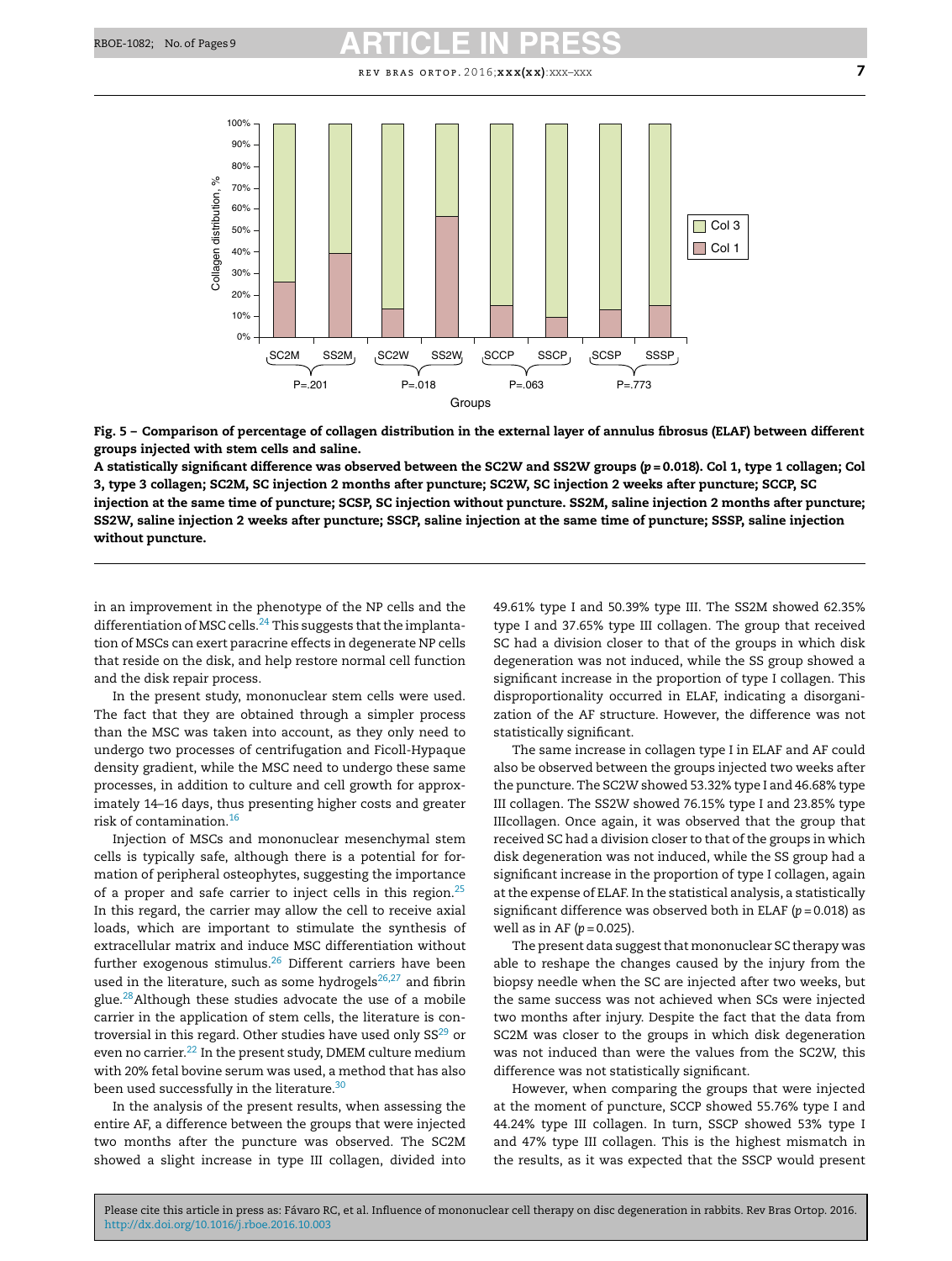degeneration, with a change in the proportion of type I and type III collagen after puncture. This suggests that the damage caused in the discs of SSCP were healed.

When comparing the groups that were injected without puncture, the SCSP showed 51.61% type I and 48.39% type III collagen. In turn, the SSSP showed 54.9% type I and 45.10% type III collagen. As expected, no large differences were observed between these groups, as degeneration through puncture was not induced. No statistically significant difference was observed between groups. These data indicate that MSCs did not alter the structure of collagen in discs that were injected without degeneration.

### Conclusion

Treatment with mononuclear mesenchymal stem cells is able to reduce changes in the distribution of type I and III collagen in the AF of degenerated rabbits discs until two weeks after degeneration induction.

### Conflicts of interest

The authors declare no conflicts of interest.

### r e f e r enc e s

- 1. [Nerlich](http://refhub.elsevier.com/S2255-4971(16)30101-X/sbref0155) [AG,](http://refhub.elsevier.com/S2255-4971(16)30101-X/sbref0155) [Schleicher](http://refhub.elsevier.com/S2255-4971(16)30101-X/sbref0155) [ED,](http://refhub.elsevier.com/S2255-4971(16)30101-X/sbref0155) [Boos](http://refhub.elsevier.com/S2255-4971(16)30101-X/sbref0155) [N.](http://refhub.elsevier.com/S2255-4971(16)30101-X/sbref0155) [1997](http://refhub.elsevier.com/S2255-4971(16)30101-X/sbref0155) [Volvo](http://refhub.elsevier.com/S2255-4971(16)30101-X/sbref0155) [Award](http://refhub.elsevier.com/S2255-4971(16)30101-X/sbref0155) [winner](http://refhub.elsevier.com/S2255-4971(16)30101-X/sbref0155) [in](http://refhub.elsevier.com/S2255-4971(16)30101-X/sbref0155) [basic](http://refhub.elsevier.com/S2255-4971(16)30101-X/sbref0155) [science](http://refhub.elsevier.com/S2255-4971(16)30101-X/sbref0155) [studies.](http://refhub.elsevier.com/S2255-4971(16)30101-X/sbref0155) [Immunohistologic](http://refhub.elsevier.com/S2255-4971(16)30101-X/sbref0155) [markers](http://refhub.elsevier.com/S2255-4971(16)30101-X/sbref0155) [for](http://refhub.elsevier.com/S2255-4971(16)30101-X/sbref0155) [age-related](http://refhub.elsevier.com/S2255-4971(16)30101-X/sbref0155) [changes](http://refhub.elsevier.com/S2255-4971(16)30101-X/sbref0155) [of](http://refhub.elsevier.com/S2255-4971(16)30101-X/sbref0155) [human](http://refhub.elsevier.com/S2255-4971(16)30101-X/sbref0155) [lumbar](http://refhub.elsevier.com/S2255-4971(16)30101-X/sbref0155) [intervertebral](http://refhub.elsevier.com/S2255-4971(16)30101-X/sbref0155) [discs.](http://refhub.elsevier.com/S2255-4971(16)30101-X/sbref0155) [Spine](http://refhub.elsevier.com/S2255-4971(16)30101-X/sbref0155) [\(Phila](http://refhub.elsevier.com/S2255-4971(16)30101-X/sbref0155) [Pa](http://refhub.elsevier.com/S2255-4971(16)30101-X/sbref0155) [1976\).](http://refhub.elsevier.com/S2255-4971(16)30101-X/sbref0155) [1997;22\(24\):2781–95.](http://refhub.elsevier.com/S2255-4971(16)30101-X/sbref0155)
- 2. [Brisby](http://refhub.elsevier.com/S2255-4971(16)30101-X/sbref0160) [H.](http://refhub.elsevier.com/S2255-4971(16)30101-X/sbref0160) [Pathology](http://refhub.elsevier.com/S2255-4971(16)30101-X/sbref0160) [and](http://refhub.elsevier.com/S2255-4971(16)30101-X/sbref0160) [possible](http://refhub.elsevier.com/S2255-4971(16)30101-X/sbref0160) [mechanisms](http://refhub.elsevier.com/S2255-4971(16)30101-X/sbref0160) [of](http://refhub.elsevier.com/S2255-4971(16)30101-X/sbref0160) [nervous](http://refhub.elsevier.com/S2255-4971(16)30101-X/sbref0160) [system](http://refhub.elsevier.com/S2255-4971(16)30101-X/sbref0160) [response](http://refhub.elsevier.com/S2255-4971(16)30101-X/sbref0160) [to](http://refhub.elsevier.com/S2255-4971(16)30101-X/sbref0160) [disc](http://refhub.elsevier.com/S2255-4971(16)30101-X/sbref0160) [degeneration.](http://refhub.elsevier.com/S2255-4971(16)30101-X/sbref0160) [J](http://refhub.elsevier.com/S2255-4971(16)30101-X/sbref0160) [Bone](http://refhub.elsevier.com/S2255-4971(16)30101-X/sbref0160) [Joint](http://refhub.elsevier.com/S2255-4971(16)30101-X/sbref0160) [Surg](http://refhub.elsevier.com/S2255-4971(16)30101-X/sbref0160) [Am.](http://refhub.elsevier.com/S2255-4971(16)30101-X/sbref0160) [2006;88](http://refhub.elsevier.com/S2255-4971(16)30101-X/sbref0160) [Suppl.](http://refhub.elsevier.com/S2255-4971(16)30101-X/sbref0160) [2:68–71.](http://refhub.elsevier.com/S2255-4971(16)30101-X/sbref0160)
- 3. [Hughes](http://refhub.elsevier.com/S2255-4971(16)30101-X/sbref0165) [SP,](http://refhub.elsevier.com/S2255-4971(16)30101-X/sbref0165) [Freemont](http://refhub.elsevier.com/S2255-4971(16)30101-X/sbref0165) [AJ,](http://refhub.elsevier.com/S2255-4971(16)30101-X/sbref0165) [Hukins](http://refhub.elsevier.com/S2255-4971(16)30101-X/sbref0165) [DW,](http://refhub.elsevier.com/S2255-4971(16)30101-X/sbref0165) [McGregor](http://refhub.elsevier.com/S2255-4971(16)30101-X/sbref0165) [AH,](http://refhub.elsevier.com/S2255-4971(16)30101-X/sbref0165) [Roberts](http://refhub.elsevier.com/S2255-4971(16)30101-X/sbref0165) [S.](http://refhub.elsevier.com/S2255-4971(16)30101-X/sbref0165) [The](http://refhub.elsevier.com/S2255-4971(16)30101-X/sbref0165) [pathogenesis](http://refhub.elsevier.com/S2255-4971(16)30101-X/sbref0165) [of](http://refhub.elsevier.com/S2255-4971(16)30101-X/sbref0165) [degeneration](http://refhub.elsevier.com/S2255-4971(16)30101-X/sbref0165) [of](http://refhub.elsevier.com/S2255-4971(16)30101-X/sbref0165) [the](http://refhub.elsevier.com/S2255-4971(16)30101-X/sbref0165) [intervertebral](http://refhub.elsevier.com/S2255-4971(16)30101-X/sbref0165) [disc](http://refhub.elsevier.com/S2255-4971(16)30101-X/sbref0165) [and](http://refhub.elsevier.com/S2255-4971(16)30101-X/sbref0165) [emerging](http://refhub.elsevier.com/S2255-4971(16)30101-X/sbref0165) [therapies](http://refhub.elsevier.com/S2255-4971(16)30101-X/sbref0165) [in](http://refhub.elsevier.com/S2255-4971(16)30101-X/sbref0165) [the](http://refhub.elsevier.com/S2255-4971(16)30101-X/sbref0165) [management](http://refhub.elsevier.com/S2255-4971(16)30101-X/sbref0165) [of](http://refhub.elsevier.com/S2255-4971(16)30101-X/sbref0165) [back](http://refhub.elsevier.com/S2255-4971(16)30101-X/sbref0165) [pain.](http://refhub.elsevier.com/S2255-4971(16)30101-X/sbref0165) [J](http://refhub.elsevier.com/S2255-4971(16)30101-X/sbref0165) [Bone](http://refhub.elsevier.com/S2255-4971(16)30101-X/sbref0165) [Joint](http://refhub.elsevier.com/S2255-4971(16)30101-X/sbref0165) [Surg](http://refhub.elsevier.com/S2255-4971(16)30101-X/sbref0165) [Br.](http://refhub.elsevier.com/S2255-4971(16)30101-X/sbref0165) [2012;94\(10\):1298–304.](http://refhub.elsevier.com/S2255-4971(16)30101-X/sbref0165)
- 4. [Cavalli-Sforza](http://refhub.elsevier.com/S2255-4971(16)30101-X/sbref0170) [L,](http://refhub.elsevier.com/S2255-4971(16)30101-X/sbref0170) [Feldman](http://refhub.elsevier.com/S2255-4971(16)30101-X/sbref0170) [M,](http://refhub.elsevier.com/S2255-4971(16)30101-X/sbref0170) [Dornbusch](http://refhub.elsevier.com/S2255-4971(16)30101-X/sbref0170) [S,](http://refhub.elsevier.com/S2255-4971(16)30101-X/sbref0170) [Chen](http://refhub.elsevier.com/S2255-4971(16)30101-X/sbref0170) [KH.](http://refhub.elsevier.com/S2255-4971(16)30101-X/sbref0170) [Cultural](http://refhub.elsevier.com/S2255-4971(16)30101-X/sbref0170) [evolution.](http://refhub.elsevier.com/S2255-4971(16)30101-X/sbref0170) [Anthropology](http://refhub.elsevier.com/S2255-4971(16)30101-X/sbref0170) [and](http://refhub.elsevier.com/S2255-4971(16)30101-X/sbref0170) [cultural](http://refhub.elsevier.com/S2255-4971(16)30101-X/sbref0170) [transmission.](http://refhub.elsevier.com/S2255-4971(16)30101-X/sbref0170) [Nature.](http://refhub.elsevier.com/S2255-4971(16)30101-X/sbref0170) [1983;304\(5922\):124.](http://refhub.elsevier.com/S2255-4971(16)30101-X/sbref0170)
- 5. [Colloca](http://refhub.elsevier.com/S2255-4971(16)30101-X/sbref0175) [CJ,](http://refhub.elsevier.com/S2255-4971(16)30101-X/sbref0175) [Keller](http://refhub.elsevier.com/S2255-4971(16)30101-X/sbref0175) [TS,](http://refhub.elsevier.com/S2255-4971(16)30101-X/sbref0175) [Moore](http://refhub.elsevier.com/S2255-4971(16)30101-X/sbref0175) [RJ,](http://refhub.elsevier.com/S2255-4971(16)30101-X/sbref0175) [Harrison](http://refhub.elsevier.com/S2255-4971(16)30101-X/sbref0175) [DE,](http://refhub.elsevier.com/S2255-4971(16)30101-X/sbref0175) [Gunzburg](http://refhub.elsevier.com/S2255-4971(16)30101-X/sbref0175) [R.](http://refhub.elsevier.com/S2255-4971(16)30101-X/sbref0175) [Validation](http://refhub.elsevier.com/S2255-4971(16)30101-X/sbref0175) [of](http://refhub.elsevier.com/S2255-4971(16)30101-X/sbref0175) [a](http://refhub.elsevier.com/S2255-4971(16)30101-X/sbref0175) [noninvasive](http://refhub.elsevier.com/S2255-4971(16)30101-X/sbref0175) [dynamic](http://refhub.elsevier.com/S2255-4971(16)30101-X/sbref0175) [spinal](http://refhub.elsevier.com/S2255-4971(16)30101-X/sbref0175) [stiffness](http://refhub.elsevier.com/S2255-4971(16)30101-X/sbref0175) [assessment](http://refhub.elsevier.com/S2255-4971(16)30101-X/sbref0175) [methodology](http://refhub.elsevier.com/S2255-4971(16)30101-X/sbref0175) [in](http://refhub.elsevier.com/S2255-4971(16)30101-X/sbref0175) [an](http://refhub.elsevier.com/S2255-4971(16)30101-X/sbref0175) [animal](http://refhub.elsevier.com/S2255-4971(16)30101-X/sbref0175) [model](http://refhub.elsevier.com/S2255-4971(16)30101-X/sbref0175) [of](http://refhub.elsevier.com/S2255-4971(16)30101-X/sbref0175) [intervertebral](http://refhub.elsevier.com/S2255-4971(16)30101-X/sbref0175) [disc](http://refhub.elsevier.com/S2255-4971(16)30101-X/sbref0175) [degeneration.](http://refhub.elsevier.com/S2255-4971(16)30101-X/sbref0175) [Spine](http://refhub.elsevier.com/S2255-4971(16)30101-X/sbref0175) [\(Phila](http://refhub.elsevier.com/S2255-4971(16)30101-X/sbref0175) [Pa](http://refhub.elsevier.com/S2255-4971(16)30101-X/sbref0175) [1976\).](http://refhub.elsevier.com/S2255-4971(16)30101-X/sbref0175) [2009;34\(18\):1900](http://refhub.elsevier.com/S2255-4971(16)30101-X/sbref0175)–[5.](http://refhub.elsevier.com/S2255-4971(16)30101-X/sbref0175)
- 6. [Katz](http://refhub.elsevier.com/S2255-4971(16)30101-X/sbref0180) [JN.](http://refhub.elsevier.com/S2255-4971(16)30101-X/sbref0180) [Lumbar](http://refhub.elsevier.com/S2255-4971(16)30101-X/sbref0180) [disc](http://refhub.elsevier.com/S2255-4971(16)30101-X/sbref0180) [disorders](http://refhub.elsevier.com/S2255-4971(16)30101-X/sbref0180) [and](http://refhub.elsevier.com/S2255-4971(16)30101-X/sbref0180) [low-back](http://refhub.elsevier.com/S2255-4971(16)30101-X/sbref0180) [pain:](http://refhub.elsevier.com/S2255-4971(16)30101-X/sbref0180) [socioeconomic](http://refhub.elsevier.com/S2255-4971(16)30101-X/sbref0180) [factors](http://refhub.elsevier.com/S2255-4971(16)30101-X/sbref0180) [and](http://refhub.elsevier.com/S2255-4971(16)30101-X/sbref0180) [consequences.](http://refhub.elsevier.com/S2255-4971(16)30101-X/sbref0180) [J](http://refhub.elsevier.com/S2255-4971(16)30101-X/sbref0180) [Bone](http://refhub.elsevier.com/S2255-4971(16)30101-X/sbref0180) [Joint](http://refhub.elsevier.com/S2255-4971(16)30101-X/sbref0180) [Surg](http://refhub.elsevier.com/S2255-4971(16)30101-X/sbref0180) [Am.](http://refhub.elsevier.com/S2255-4971(16)30101-X/sbref0180) [2006;88](http://refhub.elsevier.com/S2255-4971(16)30101-X/sbref0180) [Suppl.](http://refhub.elsevier.com/S2255-4971(16)30101-X/sbref0180) [2:21–4.](http://refhub.elsevier.com/S2255-4971(16)30101-X/sbref0180)
- 7. [Murray](http://refhub.elsevier.com/S2255-4971(16)30101-X/sbref0185) [CJ,](http://refhub.elsevier.com/S2255-4971(16)30101-X/sbref0185) [Atkinson](http://refhub.elsevier.com/S2255-4971(16)30101-X/sbref0185) [C,](http://refhub.elsevier.com/S2255-4971(16)30101-X/sbref0185) [Bhalla](http://refhub.elsevier.com/S2255-4971(16)30101-X/sbref0185) [K,](http://refhub.elsevier.com/S2255-4971(16)30101-X/sbref0185) [Birbeck](http://refhub.elsevier.com/S2255-4971(16)30101-X/sbref0185) [G,](http://refhub.elsevier.com/S2255-4971(16)30101-X/sbref0185) [Burstein](http://refhub.elsevier.com/S2255-4971(16)30101-X/sbref0185) [R,](http://refhub.elsevier.com/S2255-4971(16)30101-X/sbref0185) [Chou](http://refhub.elsevier.com/S2255-4971(16)30101-X/sbref0185) [D,](http://refhub.elsevier.com/S2255-4971(16)30101-X/sbref0185) [et](http://refhub.elsevier.com/S2255-4971(16)30101-X/sbref0185) [al.](http://refhub.elsevier.com/S2255-4971(16)30101-X/sbref0185) [The](http://refhub.elsevier.com/S2255-4971(16)30101-X/sbref0185) [state](http://refhub.elsevier.com/S2255-4971(16)30101-X/sbref0185) [of](http://refhub.elsevier.com/S2255-4971(16)30101-X/sbref0185) [US](http://refhub.elsevier.com/S2255-4971(16)30101-X/sbref0185) [health,](http://refhub.elsevier.com/S2255-4971(16)30101-X/sbref0185) [1990](http://refhub.elsevier.com/S2255-4971(16)30101-X/sbref0185)–[2010:](http://refhub.elsevier.com/S2255-4971(16)30101-X/sbref0185) [burden](http://refhub.elsevier.com/S2255-4971(16)30101-X/sbref0185) [of](http://refhub.elsevier.com/S2255-4971(16)30101-X/sbref0185) [diseases,](http://refhub.elsevier.com/S2255-4971(16)30101-X/sbref0185) [injuries,](http://refhub.elsevier.com/S2255-4971(16)30101-X/sbref0185) [and](http://refhub.elsevier.com/S2255-4971(16)30101-X/sbref0185) [risk](http://refhub.elsevier.com/S2255-4971(16)30101-X/sbref0185) [factors.](http://refhub.elsevier.com/S2255-4971(16)30101-X/sbref0185) [JAMA.](http://refhub.elsevier.com/S2255-4971(16)30101-X/sbref0185) [2013;310\(6\):591](http://refhub.elsevier.com/S2255-4971(16)30101-X/sbref0185)–[608.](http://refhub.elsevier.com/S2255-4971(16)30101-X/sbref0185)
- 8. [An](http://refhub.elsevier.com/S2255-4971(16)30101-X/sbref0190) [HS,](http://refhub.elsevier.com/S2255-4971(16)30101-X/sbref0190) [Masuda](http://refhub.elsevier.com/S2255-4971(16)30101-X/sbref0190) [K.](http://refhub.elsevier.com/S2255-4971(16)30101-X/sbref0190) [Relevance](http://refhub.elsevier.com/S2255-4971(16)30101-X/sbref0190) [of](http://refhub.elsevier.com/S2255-4971(16)30101-X/sbref0190) [in](http://refhub.elsevier.com/S2255-4971(16)30101-X/sbref0190) [vitro](http://refhub.elsevier.com/S2255-4971(16)30101-X/sbref0190) [and](http://refhub.elsevier.com/S2255-4971(16)30101-X/sbref0190) [in](http://refhub.elsevier.com/S2255-4971(16)30101-X/sbref0190) [vivo](http://refhub.elsevier.com/S2255-4971(16)30101-X/sbref0190) [models](http://refhub.elsevier.com/S2255-4971(16)30101-X/sbref0190) [for](http://refhub.elsevier.com/S2255-4971(16)30101-X/sbref0190) [intervertebral](http://refhub.elsevier.com/S2255-4971(16)30101-X/sbref0190) [disc](http://refhub.elsevier.com/S2255-4971(16)30101-X/sbref0190) [degeneration.](http://refhub.elsevier.com/S2255-4971(16)30101-X/sbref0190) [J](http://refhub.elsevier.com/S2255-4971(16)30101-X/sbref0190) [Bone](http://refhub.elsevier.com/S2255-4971(16)30101-X/sbref0190) [Joint](http://refhub.elsevier.com/S2255-4971(16)30101-X/sbref0190) [Surg](http://refhub.elsevier.com/S2255-4971(16)30101-X/sbref0190) [Am.](http://refhub.elsevier.com/S2255-4971(16)30101-X/sbref0190) [2006;88](http://refhub.elsevier.com/S2255-4971(16)30101-X/sbref0190) [Suppl.](http://refhub.elsevier.com/S2255-4971(16)30101-X/sbref0190) [2:88](http://refhub.elsevier.com/S2255-4971(16)30101-X/sbref0190)–[94.](http://refhub.elsevier.com/S2255-4971(16)30101-X/sbref0190)
- 9. [Evans](http://refhub.elsevier.com/S2255-4971(16)30101-X/sbref0195) [C.](http://refhub.elsevier.com/S2255-4971(16)30101-X/sbref0195) [Potential](http://refhub.elsevier.com/S2255-4971(16)30101-X/sbref0195) [biologic](http://refhub.elsevier.com/S2255-4971(16)30101-X/sbref0195) [therapies](http://refhub.elsevier.com/S2255-4971(16)30101-X/sbref0195) [for](http://refhub.elsevier.com/S2255-4971(16)30101-X/sbref0195) [the](http://refhub.elsevier.com/S2255-4971(16)30101-X/sbref0195) [intervertebral](http://refhub.elsevier.com/S2255-4971(16)30101-X/sbref0195) [disc.](http://refhub.elsevier.com/S2255-4971(16)30101-X/sbref0195) [J](http://refhub.elsevier.com/S2255-4971(16)30101-X/sbref0195) [Bone](http://refhub.elsevier.com/S2255-4971(16)30101-X/sbref0195) [Joint](http://refhub.elsevier.com/S2255-4971(16)30101-X/sbref0195) [Surg](http://refhub.elsevier.com/S2255-4971(16)30101-X/sbref0195) [Am.](http://refhub.elsevier.com/S2255-4971(16)30101-X/sbref0195) [2006;88](http://refhub.elsevier.com/S2255-4971(16)30101-X/sbref0195) [Suppl.](http://refhub.elsevier.com/S2255-4971(16)30101-X/sbref0195) [2:95](http://refhub.elsevier.com/S2255-4971(16)30101-X/sbref0195)–[8.](http://refhub.elsevier.com/S2255-4971(16)30101-X/sbref0195)
- 10. [Vialle](http://refhub.elsevier.com/S2255-4971(16)30101-X/sbref0200) [EN,](http://refhub.elsevier.com/S2255-4971(16)30101-X/sbref0200) [Vialle](http://refhub.elsevier.com/S2255-4971(16)30101-X/sbref0200) [LR,](http://refhub.elsevier.com/S2255-4971(16)30101-X/sbref0200) [Arruda](http://refhub.elsevier.com/S2255-4971(16)30101-X/sbref0200) [AO.](http://refhub.elsevier.com/S2255-4971(16)30101-X/sbref0200) [Histomorphometric](http://refhub.elsevier.com/S2255-4971(16)30101-X/sbref0200) [analysis](http://refhub.elsevier.com/S2255-4971(16)30101-X/sbref0200) [of](http://refhub.elsevier.com/S2255-4971(16)30101-X/sbref0200) [experimental](http://refhub.elsevier.com/S2255-4971(16)30101-X/sbref0200) [disc](http://refhub.elsevier.com/S2255-4971(16)30101-X/sbref0200) [degeneration.](http://refhub.elsevier.com/S2255-4971(16)30101-X/sbref0200) [Global](http://refhub.elsevier.com/S2255-4971(16)30101-X/sbref0200) [Spine](http://refhub.elsevier.com/S2255-4971(16)30101-X/sbref0200) [J.](http://refhub.elsevier.com/S2255-4971(16)30101-X/sbref0200) [2012;2\(3\):129–36.](http://refhub.elsevier.com/S2255-4971(16)30101-X/sbref0200)
- 11. [Vialle](http://refhub.elsevier.com/S2255-4971(16)30101-X/sbref0205) [EN,](http://refhub.elsevier.com/S2255-4971(16)30101-X/sbref0205) [Vialle](http://refhub.elsevier.com/S2255-4971(16)30101-X/sbref0205) [LR,](http://refhub.elsevier.com/S2255-4971(16)30101-X/sbref0205) [Bleggi-Torres](http://refhub.elsevier.com/S2255-4971(16)30101-X/sbref0205) [LF,](http://refhub.elsevier.com/S2255-4971(16)30101-X/sbref0205) [Sakamoto](http://refhub.elsevier.com/S2255-4971(16)30101-X/sbref0205) [KS.](http://refhub.elsevier.com/S2255-4971(16)30101-X/sbref0205) [Histological](http://refhub.elsevier.com/S2255-4971(16)30101-X/sbref0205) [evaluation](http://refhub.elsevier.com/S2255-4971(16)30101-X/sbref0205) [of](http://refhub.elsevier.com/S2255-4971(16)30101-X/sbref0205) [the](http://refhub.elsevier.com/S2255-4971(16)30101-X/sbref0205) [effects](http://refhub.elsevier.com/S2255-4971(16)30101-X/sbref0205) [of](http://refhub.elsevier.com/S2255-4971(16)30101-X/sbref0205) [methylprednisolone](http://refhub.elsevier.com/S2255-4971(16)30101-X/sbref0205) [on](http://refhub.elsevier.com/S2255-4971(16)30101-X/sbref0205) [experimental](http://refhub.elsevier.com/S2255-4971(16)30101-X/sbref0205) [medullary](http://refhub.elsevier.com/S2255-4971(16)30101-X/sbref0205) [lesion](http://refhub.elsevier.com/S2255-4971(16)30101-X/sbref0205) [in](http://refhub.elsevier.com/S2255-4971(16)30101-X/sbref0205) [rats.](http://refhub.elsevier.com/S2255-4971(16)30101-X/sbref0205) [Rev](http://refhub.elsevier.com/S2255-4971(16)30101-X/sbref0205) [Bras](http://refhub.elsevier.com/S2255-4971(16)30101-X/sbref0205) [Ortop](http://refhub.elsevier.com/S2255-4971(16)30101-X/sbref0205). [2007;42\(4\):101–13.](http://refhub.elsevier.com/S2255-4971(16)30101-X/sbref0205)
- 12. [Carvalho](http://refhub.elsevier.com/S2255-4971(16)30101-X/sbref0210) [KA,](http://refhub.elsevier.com/S2255-4971(16)30101-X/sbref0210) [Cunha](http://refhub.elsevier.com/S2255-4971(16)30101-X/sbref0210) [RC,](http://refhub.elsevier.com/S2255-4971(16)30101-X/sbref0210) [Vialle](http://refhub.elsevier.com/S2255-4971(16)30101-X/sbref0210) [EN,](http://refhub.elsevier.com/S2255-4971(16)30101-X/sbref0210) [Osiecki](http://refhub.elsevier.com/S2255-4971(16)30101-X/sbref0210) [R,](http://refhub.elsevier.com/S2255-4971(16)30101-X/sbref0210) [Moreira](http://refhub.elsevier.com/S2255-4971(16)30101-X/sbref0210) [GH,](http://refhub.elsevier.com/S2255-4971(16)30101-X/sbref0210) [Simeoni](http://refhub.elsevier.com/S2255-4971(16)30101-X/sbref0210) [RB,](http://refhub.elsevier.com/S2255-4971(16)30101-X/sbref0210) [et](http://refhub.elsevier.com/S2255-4971(16)30101-X/sbref0210) [al.](http://refhub.elsevier.com/S2255-4971(16)30101-X/sbref0210) [Functional](http://refhub.elsevier.com/S2255-4971(16)30101-X/sbref0210) [outcome](http://refhub.elsevier.com/S2255-4971(16)30101-X/sbref0210) [of](http://refhub.elsevier.com/S2255-4971(16)30101-X/sbref0210) [bone](http://refhub.elsevier.com/S2255-4971(16)30101-X/sbref0210) [marrow](http://refhub.elsevier.com/S2255-4971(16)30101-X/sbref0210) [stem](http://refhub.elsevier.com/S2255-4971(16)30101-X/sbref0210) [cells](http://refhub.elsevier.com/S2255-4971(16)30101-X/sbref0210) [\(CD45\(+\)/CD34\(](http://refhub.elsevier.com/S2255-4971(16)30101-X/sbref0210)[−](http://refhub.elsevier.com/S2255-4971(16)30101-X/sbref0210)[\)\)](http://refhub.elsevier.com/S2255-4971(16)30101-X/sbref0210) [after](http://refhub.elsevier.com/S2255-4971(16)30101-X/sbref0210) [cell](http://refhub.elsevier.com/S2255-4971(16)30101-X/sbref0210) [therapy](http://refhub.elsevier.com/S2255-4971(16)30101-X/sbref0210) [in](http://refhub.elsevier.com/S2255-4971(16)30101-X/sbref0210) [acute](http://refhub.elsevier.com/S2255-4971(16)30101-X/sbref0210) [spinal](http://refhub.elsevier.com/S2255-4971(16)30101-X/sbref0210) [cord](http://refhub.elsevier.com/S2255-4971(16)30101-X/sbref0210) [injury:](http://refhub.elsevier.com/S2255-4971(16)30101-X/sbref0210) [in](http://refhub.elsevier.com/S2255-4971(16)30101-X/sbref0210) [exercise](http://refhub.elsevier.com/S2255-4971(16)30101-X/sbref0210) [training](http://refhub.elsevier.com/S2255-4971(16)30101-X/sbref0210) [and](http://refhub.elsevier.com/S2255-4971(16)30101-X/sbref0210) [in](http://refhub.elsevier.com/S2255-4971(16)30101-X/sbref0210) [sedentary](http://refhub.elsevier.com/S2255-4971(16)30101-X/sbref0210) [rats.](http://refhub.elsevier.com/S2255-4971(16)30101-X/sbref0210) [Transplant](http://refhub.elsevier.com/S2255-4971(16)30101-X/sbref0210) [Proc.](http://refhub.elsevier.com/S2255-4971(16)30101-X/sbref0210) [2008;40\(3\):847–9.](http://refhub.elsevier.com/S2255-4971(16)30101-X/sbref0210)
- 13. [Lipson](http://refhub.elsevier.com/S2255-4971(16)30101-X/sbref0215) [SJ,](http://refhub.elsevier.com/S2255-4971(16)30101-X/sbref0215) [Muir](http://refhub.elsevier.com/S2255-4971(16)30101-X/sbref0215) [H.](http://refhub.elsevier.com/S2255-4971(16)30101-X/sbref0215) [1980](http://refhub.elsevier.com/S2255-4971(16)30101-X/sbref0215) [Volvo](http://refhub.elsevier.com/S2255-4971(16)30101-X/sbref0215) [award](http://refhub.elsevier.com/S2255-4971(16)30101-X/sbref0215) [in](http://refhub.elsevier.com/S2255-4971(16)30101-X/sbref0215) [basic](http://refhub.elsevier.com/S2255-4971(16)30101-X/sbref0215) [science.](http://refhub.elsevier.com/S2255-4971(16)30101-X/sbref0215) [Proteoglycans](http://refhub.elsevier.com/S2255-4971(16)30101-X/sbref0215) [in](http://refhub.elsevier.com/S2255-4971(16)30101-X/sbref0215) [experimental](http://refhub.elsevier.com/S2255-4971(16)30101-X/sbref0215) [intervertebral](http://refhub.elsevier.com/S2255-4971(16)30101-X/sbref0215) [disc](http://refhub.elsevier.com/S2255-4971(16)30101-X/sbref0215) [degeneration.](http://refhub.elsevier.com/S2255-4971(16)30101-X/sbref0215) [Spine](http://refhub.elsevier.com/S2255-4971(16)30101-X/sbref0215) [\(Phila](http://refhub.elsevier.com/S2255-4971(16)30101-X/sbref0215) [Pa](http://refhub.elsevier.com/S2255-4971(16)30101-X/sbref0215) [1976\).](http://refhub.elsevier.com/S2255-4971(16)30101-X/sbref0215) [1981;6\(3\):194–210.](http://refhub.elsevier.com/S2255-4971(16)30101-X/sbref0215)
- 14. [Masuda](http://refhub.elsevier.com/S2255-4971(16)30101-X/sbref0220) [K,](http://refhub.elsevier.com/S2255-4971(16)30101-X/sbref0220) [Aota](http://refhub.elsevier.com/S2255-4971(16)30101-X/sbref0220) [Y,](http://refhub.elsevier.com/S2255-4971(16)30101-X/sbref0220) [Muehleman](http://refhub.elsevier.com/S2255-4971(16)30101-X/sbref0220) [C,](http://refhub.elsevier.com/S2255-4971(16)30101-X/sbref0220) [Imai](http://refhub.elsevier.com/S2255-4971(16)30101-X/sbref0220) [Y,](http://refhub.elsevier.com/S2255-4971(16)30101-X/sbref0220) [Okuma](http://refhub.elsevier.com/S2255-4971(16)30101-X/sbref0220) [M,](http://refhub.elsevier.com/S2255-4971(16)30101-X/sbref0220) [Thonar](http://refhub.elsevier.com/S2255-4971(16)30101-X/sbref0220) [EJ,](http://refhub.elsevier.com/S2255-4971(16)30101-X/sbref0220) [et](http://refhub.elsevier.com/S2255-4971(16)30101-X/sbref0220) [al.](http://refhub.elsevier.com/S2255-4971(16)30101-X/sbref0220) [A](http://refhub.elsevier.com/S2255-4971(16)30101-X/sbref0220) [novel](http://refhub.elsevier.com/S2255-4971(16)30101-X/sbref0220) [rabbit](http://refhub.elsevier.com/S2255-4971(16)30101-X/sbref0220) [model](http://refhub.elsevier.com/S2255-4971(16)30101-X/sbref0220) [of](http://refhub.elsevier.com/S2255-4971(16)30101-X/sbref0220) [mild,](http://refhub.elsevier.com/S2255-4971(16)30101-X/sbref0220) [reproducible](http://refhub.elsevier.com/S2255-4971(16)30101-X/sbref0220) [disc](http://refhub.elsevier.com/S2255-4971(16)30101-X/sbref0220) [degeneration](http://refhub.elsevier.com/S2255-4971(16)30101-X/sbref0220) [by](http://refhub.elsevier.com/S2255-4971(16)30101-X/sbref0220) [an](http://refhub.elsevier.com/S2255-4971(16)30101-X/sbref0220) [anulus](http://refhub.elsevier.com/S2255-4971(16)30101-X/sbref0220) [needle](http://refhub.elsevier.com/S2255-4971(16)30101-X/sbref0220) [puncture:](http://refhub.elsevier.com/S2255-4971(16)30101-X/sbref0220) [correlation](http://refhub.elsevier.com/S2255-4971(16)30101-X/sbref0220) [between](http://refhub.elsevier.com/S2255-4971(16)30101-X/sbref0220) [the](http://refhub.elsevier.com/S2255-4971(16)30101-X/sbref0220) [degree](http://refhub.elsevier.com/S2255-4971(16)30101-X/sbref0220) [of](http://refhub.elsevier.com/S2255-4971(16)30101-X/sbref0220) [disc](http://refhub.elsevier.com/S2255-4971(16)30101-X/sbref0220) [injury](http://refhub.elsevier.com/S2255-4971(16)30101-X/sbref0220) [and](http://refhub.elsevier.com/S2255-4971(16)30101-X/sbref0220) [radiological](http://refhub.elsevier.com/S2255-4971(16)30101-X/sbref0220) [and](http://refhub.elsevier.com/S2255-4971(16)30101-X/sbref0220) [histological](http://refhub.elsevier.com/S2255-4971(16)30101-X/sbref0220) [appearances](http://refhub.elsevier.com/S2255-4971(16)30101-X/sbref0220) [of](http://refhub.elsevier.com/S2255-4971(16)30101-X/sbref0220) [disc](http://refhub.elsevier.com/S2255-4971(16)30101-X/sbref0220) [degeneration.](http://refhub.elsevier.com/S2255-4971(16)30101-X/sbref0220) [Spine](http://refhub.elsevier.com/S2255-4971(16)30101-X/sbref0220) [\(Phila](http://refhub.elsevier.com/S2255-4971(16)30101-X/sbref0220) [Pa](http://refhub.elsevier.com/S2255-4971(16)30101-X/sbref0220) [1976\).](http://refhub.elsevier.com/S2255-4971(16)30101-X/sbref0220) [2005;30\(1\):5](http://refhub.elsevier.com/S2255-4971(16)30101-X/sbref0220)–[14.](http://refhub.elsevier.com/S2255-4971(16)30101-X/sbref0220)
- 15. [Rousseau](http://refhub.elsevier.com/S2255-4971(16)30101-X/sbref0225) [MA,](http://refhub.elsevier.com/S2255-4971(16)30101-X/sbref0225) [Ulrich](http://refhub.elsevier.com/S2255-4971(16)30101-X/sbref0225) [JA,](http://refhub.elsevier.com/S2255-4971(16)30101-X/sbref0225) [Bass](http://refhub.elsevier.com/S2255-4971(16)30101-X/sbref0225) [EC,](http://refhub.elsevier.com/S2255-4971(16)30101-X/sbref0225) [Rodriguez](http://refhub.elsevier.com/S2255-4971(16)30101-X/sbref0225) [AG,](http://refhub.elsevier.com/S2255-4971(16)30101-X/sbref0225) [Liu](http://refhub.elsevier.com/S2255-4971(16)30101-X/sbref0225) [JJ,](http://refhub.elsevier.com/S2255-4971(16)30101-X/sbref0225) [Lotz](http://refhub.elsevier.com/S2255-4971(16)30101-X/sbref0225) [JC.](http://refhub.elsevier.com/S2255-4971(16)30101-X/sbref0225) [Stab](http://refhub.elsevier.com/S2255-4971(16)30101-X/sbref0225) [incision](http://refhub.elsevier.com/S2255-4971(16)30101-X/sbref0225) [for](http://refhub.elsevier.com/S2255-4971(16)30101-X/sbref0225) [inducing](http://refhub.elsevier.com/S2255-4971(16)30101-X/sbref0225) [intervertebral](http://refhub.elsevier.com/S2255-4971(16)30101-X/sbref0225) [disc](http://refhub.elsevier.com/S2255-4971(16)30101-X/sbref0225) [degeneration](http://refhub.elsevier.com/S2255-4971(16)30101-X/sbref0225) [in](http://refhub.elsevier.com/S2255-4971(16)30101-X/sbref0225) [the](http://refhub.elsevier.com/S2255-4971(16)30101-X/sbref0225) [rat.](http://refhub.elsevier.com/S2255-4971(16)30101-X/sbref0225) [Spine](http://refhub.elsevier.com/S2255-4971(16)30101-X/sbref0225) [\(Phila](http://refhub.elsevier.com/S2255-4971(16)30101-X/sbref0225) [Pa](http://refhub.elsevier.com/S2255-4971(16)30101-X/sbref0225) [1976\).](http://refhub.elsevier.com/S2255-4971(16)30101-X/sbref0225) [2007;32\(1\):17–24.](http://refhub.elsevier.com/S2255-4971(16)30101-X/sbref0225)
- 16. [Guarita-Souza](http://refhub.elsevier.com/S2255-4971(16)30101-X/sbref0230) [LC,](http://refhub.elsevier.com/S2255-4971(16)30101-X/sbref0230) [Atahyde](http://refhub.elsevier.com/S2255-4971(16)30101-X/sbref0230) [K,](http://refhub.elsevier.com/S2255-4971(16)30101-X/sbref0230) [Carvalho](http://refhub.elsevier.com/S2255-4971(16)30101-X/sbref0230) [T,](http://refhub.elsevier.com/S2255-4971(16)30101-X/sbref0230) [Rebelatto](http://refhub.elsevier.com/S2255-4971(16)30101-X/sbref0230) [C,](http://refhub.elsevier.com/S2255-4971(16)30101-X/sbref0230) [Hansen](http://refhub.elsevier.com/S2255-4971(16)30101-X/sbref0230) [P,](http://refhub.elsevier.com/S2255-4971(16)30101-X/sbref0230) [Furuta](http://refhub.elsevier.com/S2255-4971(16)30101-X/sbref0230) [M,](http://refhub.elsevier.com/S2255-4971(16)30101-X/sbref0230) [et](http://refhub.elsevier.com/S2255-4971(16)30101-X/sbref0230) [al.](http://refhub.elsevier.com/S2255-4971(16)30101-X/sbref0230) [A](http://refhub.elsevier.com/S2255-4971(16)30101-X/sbref0230) comparação [entre](http://refhub.elsevier.com/S2255-4971(16)30101-X/sbref0230) [o](http://refhub.elsevier.com/S2255-4971(16)30101-X/sbref0230) [transplante](http://refhub.elsevier.com/S2255-4971(16)30101-X/sbref0230) [de](http://refhub.elsevier.com/S2255-4971(16)30101-X/sbref0230) [células](http://refhub.elsevier.com/S2255-4971(16)30101-X/sbref0230) [tronco](http://refhub.elsevier.com/S2255-4971(16)30101-X/sbref0230) [mononucleares](http://refhub.elsevier.com/S2255-4971(16)30101-X/sbref0230) [e](http://refhub.elsevier.com/S2255-4971(16)30101-X/sbref0230) [mesenquimais](http://refhub.elsevier.com/S2255-4971(16)30101-X/sbref0230) [no](http://refhub.elsevier.com/S2255-4971(16)30101-X/sbref0230) [infarto](http://refhub.elsevier.com/S2255-4971(16)30101-X/sbref0230) [do](http://refhub.elsevier.com/S2255-4971(16)30101-X/sbref0230) [miocárdio.](http://refhub.elsevier.com/S2255-4971(16)30101-X/sbref0230) [Rev](http://refhub.elsevier.com/S2255-4971(16)30101-X/sbref0230) [Bras](http://refhub.elsevier.com/S2255-4971(16)30101-X/sbref0230) [Cir.](http://refhub.elsevier.com/S2255-4971(16)30101-X/sbref0230) [2005;20\(3\):270–8.](http://refhub.elsevier.com/S2255-4971(16)30101-X/sbref0230)
- 17. [Kim](http://refhub.elsevier.com/S2255-4971(16)30101-X/sbref0235) [DW,](http://refhub.elsevier.com/S2255-4971(16)30101-X/sbref0235) [Chun](http://refhub.elsevier.com/S2255-4971(16)30101-X/sbref0235) [HJ,](http://refhub.elsevier.com/S2255-4971(16)30101-X/sbref0235) [Lee](http://refhub.elsevier.com/S2255-4971(16)30101-X/sbref0235) [SK.](http://refhub.elsevier.com/S2255-4971(16)30101-X/sbref0235) [Percutaneous](http://refhub.elsevier.com/S2255-4971(16)30101-X/sbref0235) [needle](http://refhub.elsevier.com/S2255-4971(16)30101-X/sbref0235) [puncture](http://refhub.elsevier.com/S2255-4971(16)30101-X/sbref0235) [technique](http://refhub.elsevier.com/S2255-4971(16)30101-X/sbref0235) [to](http://refhub.elsevier.com/S2255-4971(16)30101-X/sbref0235) [create](http://refhub.elsevier.com/S2255-4971(16)30101-X/sbref0235) [a](http://refhub.elsevier.com/S2255-4971(16)30101-X/sbref0235) [rabbit](http://refhub.elsevier.com/S2255-4971(16)30101-X/sbref0235) [model](http://refhub.elsevier.com/S2255-4971(16)30101-X/sbref0235) [with](http://refhub.elsevier.com/S2255-4971(16)30101-X/sbref0235) [traumatic](http://refhub.elsevier.com/S2255-4971(16)30101-X/sbref0235) [degenerative](http://refhub.elsevier.com/S2255-4971(16)30101-X/sbref0235) [disk](http://refhub.elsevier.com/S2255-4971(16)30101-X/sbref0235) [disease.](http://refhub.elsevier.com/S2255-4971(16)30101-X/sbref0235) [World](http://refhub.elsevier.com/S2255-4971(16)30101-X/sbref0235) [Neurosurg.](http://refhub.elsevier.com/S2255-4971(16)30101-X/sbref0235) [2015;84\(2\):438–45.](http://refhub.elsevier.com/S2255-4971(16)30101-X/sbref0235)
- 18. [Vialle](http://refhub.elsevier.com/S2255-4971(16)30101-X/sbref0240) [E,](http://refhub.elsevier.com/S2255-4971(16)30101-X/sbref0240) [Vialle](http://refhub.elsevier.com/S2255-4971(16)30101-X/sbref0240) [LR,](http://refhub.elsevier.com/S2255-4971(16)30101-X/sbref0240) [Arruda](http://refhub.elsevier.com/S2255-4971(16)30101-X/sbref0240) [ADO,](http://refhub.elsevier.com/S2255-4971(16)30101-X/sbref0240) [Riet](http://refhub.elsevier.com/S2255-4971(16)30101-X/sbref0240) [RN,](http://refhub.elsevier.com/S2255-4971(16)30101-X/sbref0240) [Krieger](http://refhub.elsevier.com/S2255-4971(16)30101-X/sbref0240) [ABD](http://refhub.elsevier.com/S2255-4971(16)30101-X/sbref0240). [Análise](http://refhub.elsevier.com/S2255-4971(16)30101-X/sbref0240) [radiológica](http://refhub.elsevier.com/S2255-4971(16)30101-X/sbref0240) [da](http://refhub.elsevier.com/S2255-4971(16)30101-X/sbref0240) degeneração [discal](http://refhub.elsevier.com/S2255-4971(16)30101-X/sbref0240) [experimental](http://refhub.elsevier.com/S2255-4971(16)30101-X/sbref0240) [em](http://refhub.elsevier.com/S2255-4971(16)30101-X/sbref0240) [coelhos.](http://refhub.elsevier.com/S2255-4971(16)30101-X/sbref0240) [Rev](http://refhub.elsevier.com/S2255-4971(16)30101-X/sbref0240) [Bras](http://refhub.elsevier.com/S2255-4971(16)30101-X/sbref0240) [Ortop.](http://refhub.elsevier.com/S2255-4971(16)30101-X/sbref0240) [2009;44\(4\):313–9.](http://refhub.elsevier.com/S2255-4971(16)30101-X/sbref0240)
- 19. [Sobajima](http://refhub.elsevier.com/S2255-4971(16)30101-X/sbref0245) [S,](http://refhub.elsevier.com/S2255-4971(16)30101-X/sbref0245) [Kompel](http://refhub.elsevier.com/S2255-4971(16)30101-X/sbref0245) [JF,](http://refhub.elsevier.com/S2255-4971(16)30101-X/sbref0245) [Kim](http://refhub.elsevier.com/S2255-4971(16)30101-X/sbref0245) [JS,](http://refhub.elsevier.com/S2255-4971(16)30101-X/sbref0245) [Wallach](http://refhub.elsevier.com/S2255-4971(16)30101-X/sbref0245) [CJ,](http://refhub.elsevier.com/S2255-4971(16)30101-X/sbref0245) [Robertson](http://refhub.elsevier.com/S2255-4971(16)30101-X/sbref0245) [DD,](http://refhub.elsevier.com/S2255-4971(16)30101-X/sbref0245) [Vogt](http://refhub.elsevier.com/S2255-4971(16)30101-X/sbref0245) [MT,](http://refhub.elsevier.com/S2255-4971(16)30101-X/sbref0245) [et](http://refhub.elsevier.com/S2255-4971(16)30101-X/sbref0245) [al.](http://refhub.elsevier.com/S2255-4971(16)30101-X/sbref0245) [A](http://refhub.elsevier.com/S2255-4971(16)30101-X/sbref0245) [slowly](http://refhub.elsevier.com/S2255-4971(16)30101-X/sbref0245) [progressive](http://refhub.elsevier.com/S2255-4971(16)30101-X/sbref0245) [and](http://refhub.elsevier.com/S2255-4971(16)30101-X/sbref0245) [reproducible](http://refhub.elsevier.com/S2255-4971(16)30101-X/sbref0245) [animal](http://refhub.elsevier.com/S2255-4971(16)30101-X/sbref0245) [model](http://refhub.elsevier.com/S2255-4971(16)30101-X/sbref0245) [of](http://refhub.elsevier.com/S2255-4971(16)30101-X/sbref0245) [intervertebral](http://refhub.elsevier.com/S2255-4971(16)30101-X/sbref0245) [disc](http://refhub.elsevier.com/S2255-4971(16)30101-X/sbref0245) [degeneration](http://refhub.elsevier.com/S2255-4971(16)30101-X/sbref0245) [characterized](http://refhub.elsevier.com/S2255-4971(16)30101-X/sbref0245) [by](http://refhub.elsevier.com/S2255-4971(16)30101-X/sbref0245) [MRI,](http://refhub.elsevier.com/S2255-4971(16)30101-X/sbref0245) [X-ray,](http://refhub.elsevier.com/S2255-4971(16)30101-X/sbref0245) [and](http://refhub.elsevier.com/S2255-4971(16)30101-X/sbref0245) [histology.](http://refhub.elsevier.com/S2255-4971(16)30101-X/sbref0245) [Spine](http://refhub.elsevier.com/S2255-4971(16)30101-X/sbref0245) [\(Phila](http://refhub.elsevier.com/S2255-4971(16)30101-X/sbref0245) [Pa](http://refhub.elsevier.com/S2255-4971(16)30101-X/sbref0245) [1976\).](http://refhub.elsevier.com/S2255-4971(16)30101-X/sbref0245) [2005;30\(1\):](http://refhub.elsevier.com/S2255-4971(16)30101-X/sbref0245) [15](http://refhub.elsevier.com/S2255-4971(16)30101-X/sbref0245)–[24.](http://refhub.elsevier.com/S2255-4971(16)30101-X/sbref0245)
- 20. [Kim](http://refhub.elsevier.com/S2255-4971(16)30101-X/sbref0250) [KS,](http://refhub.elsevier.com/S2255-4971(16)30101-X/sbref0250) [Yoon](http://refhub.elsevier.com/S2255-4971(16)30101-X/sbref0250) [ST,](http://refhub.elsevier.com/S2255-4971(16)30101-X/sbref0250) [Li](http://refhub.elsevier.com/S2255-4971(16)30101-X/sbref0250) [J,](http://refhub.elsevier.com/S2255-4971(16)30101-X/sbref0250) [Park](http://refhub.elsevier.com/S2255-4971(16)30101-X/sbref0250) [JS,](http://refhub.elsevier.com/S2255-4971(16)30101-X/sbref0250) [Hutton](http://refhub.elsevier.com/S2255-4971(16)30101-X/sbref0250) [WC.](http://refhub.elsevier.com/S2255-4971(16)30101-X/sbref0250) [Disc](http://refhub.elsevier.com/S2255-4971(16)30101-X/sbref0250) [degeneration](http://refhub.elsevier.com/S2255-4971(16)30101-X/sbref0250) [in](http://refhub.elsevier.com/S2255-4971(16)30101-X/sbref0250) [the](http://refhub.elsevier.com/S2255-4971(16)30101-X/sbref0250) [rabbit:](http://refhub.elsevier.com/S2255-4971(16)30101-X/sbref0250) [a](http://refhub.elsevier.com/S2255-4971(16)30101-X/sbref0250) [biochemical](http://refhub.elsevier.com/S2255-4971(16)30101-X/sbref0250) [and](http://refhub.elsevier.com/S2255-4971(16)30101-X/sbref0250) [radiological](http://refhub.elsevier.com/S2255-4971(16)30101-X/sbref0250) [comparison](http://refhub.elsevier.com/S2255-4971(16)30101-X/sbref0250) [between](http://refhub.elsevier.com/S2255-4971(16)30101-X/sbref0250) [four](http://refhub.elsevier.com/S2255-4971(16)30101-X/sbref0250) [disc](http://refhub.elsevier.com/S2255-4971(16)30101-X/sbref0250) [injury](http://refhub.elsevier.com/S2255-4971(16)30101-X/sbref0250) [models.](http://refhub.elsevier.com/S2255-4971(16)30101-X/sbref0250) [Spine](http://refhub.elsevier.com/S2255-4971(16)30101-X/sbref0250) [\(Phila](http://refhub.elsevier.com/S2255-4971(16)30101-X/sbref0250) [Pa](http://refhub.elsevier.com/S2255-4971(16)30101-X/sbref0250) [1976\).](http://refhub.elsevier.com/S2255-4971(16)30101-X/sbref0250) [2005;30\(1\):33–7.](http://refhub.elsevier.com/S2255-4971(16)30101-X/sbref0250)
- 21. [Nerlich](http://refhub.elsevier.com/S2255-4971(16)30101-X/sbref0255) [AG,](http://refhub.elsevier.com/S2255-4971(16)30101-X/sbref0255) [Boos](http://refhub.elsevier.com/S2255-4971(16)30101-X/sbref0255) [N,](http://refhub.elsevier.com/S2255-4971(16)30101-X/sbref0255) [Wiest](http://refhub.elsevier.com/S2255-4971(16)30101-X/sbref0255) [I,](http://refhub.elsevier.com/S2255-4971(16)30101-X/sbref0255) [Aebi](http://refhub.elsevier.com/S2255-4971(16)30101-X/sbref0255) [M.](http://refhub.elsevier.com/S2255-4971(16)30101-X/sbref0255) [Immunolocalization](http://refhub.elsevier.com/S2255-4971(16)30101-X/sbref0255) [of](http://refhub.elsevier.com/S2255-4971(16)30101-X/sbref0255) [major](http://refhub.elsevier.com/S2255-4971(16)30101-X/sbref0255) [interstitial](http://refhub.elsevier.com/S2255-4971(16)30101-X/sbref0255) [collagen](http://refhub.elsevier.com/S2255-4971(16)30101-X/sbref0255) [types](http://refhub.elsevier.com/S2255-4971(16)30101-X/sbref0255) [in](http://refhub.elsevier.com/S2255-4971(16)30101-X/sbref0255) [human](http://refhub.elsevier.com/S2255-4971(16)30101-X/sbref0255) [lumbar](http://refhub.elsevier.com/S2255-4971(16)30101-X/sbref0255) [intervertebral](http://refhub.elsevier.com/S2255-4971(16)30101-X/sbref0255) [discs](http://refhub.elsevier.com/S2255-4971(16)30101-X/sbref0255) [of](http://refhub.elsevier.com/S2255-4971(16)30101-X/sbref0255) [various](http://refhub.elsevier.com/S2255-4971(16)30101-X/sbref0255) [ages.](http://refhub.elsevier.com/S2255-4971(16)30101-X/sbref0255) [Virchows](http://refhub.elsevier.com/S2255-4971(16)30101-X/sbref0255) [Arch.](http://refhub.elsevier.com/S2255-4971(16)30101-X/sbref0255) [1998;432\(1\):67](http://refhub.elsevier.com/S2255-4971(16)30101-X/sbref0255)–[76.](http://refhub.elsevier.com/S2255-4971(16)30101-X/sbref0255)
- 22. [Serigano](http://refhub.elsevier.com/S2255-4971(16)30101-X/sbref0260) [K,](http://refhub.elsevier.com/S2255-4971(16)30101-X/sbref0260) [Sakai](http://refhub.elsevier.com/S2255-4971(16)30101-X/sbref0260) [D,](http://refhub.elsevier.com/S2255-4971(16)30101-X/sbref0260) [Hiyama](http://refhub.elsevier.com/S2255-4971(16)30101-X/sbref0260) [A,](http://refhub.elsevier.com/S2255-4971(16)30101-X/sbref0260) [Tamura](http://refhub.elsevier.com/S2255-4971(16)30101-X/sbref0260) [F,](http://refhub.elsevier.com/S2255-4971(16)30101-X/sbref0260) [Tanaka](http://refhub.elsevier.com/S2255-4971(16)30101-X/sbref0260) [M,](http://refhub.elsevier.com/S2255-4971(16)30101-X/sbref0260) [Mochida](http://refhub.elsevier.com/S2255-4971(16)30101-X/sbref0260) [J.](http://refhub.elsevier.com/S2255-4971(16)30101-X/sbref0260) [Effect](http://refhub.elsevier.com/S2255-4971(16)30101-X/sbref0260) [of](http://refhub.elsevier.com/S2255-4971(16)30101-X/sbref0260) [cell](http://refhub.elsevier.com/S2255-4971(16)30101-X/sbref0260) [number](http://refhub.elsevier.com/S2255-4971(16)30101-X/sbref0260) [on](http://refhub.elsevier.com/S2255-4971(16)30101-X/sbref0260) [mesenchymal](http://refhub.elsevier.com/S2255-4971(16)30101-X/sbref0260) [stem](http://refhub.elsevier.com/S2255-4971(16)30101-X/sbref0260) [cell](http://refhub.elsevier.com/S2255-4971(16)30101-X/sbref0260) [transplantation](http://refhub.elsevier.com/S2255-4971(16)30101-X/sbref0260) [in](http://refhub.elsevier.com/S2255-4971(16)30101-X/sbref0260) [a](http://refhub.elsevier.com/S2255-4971(16)30101-X/sbref0260) [canine](http://refhub.elsevier.com/S2255-4971(16)30101-X/sbref0260) [disc](http://refhub.elsevier.com/S2255-4971(16)30101-X/sbref0260) [degeneration](http://refhub.elsevier.com/S2255-4971(16)30101-X/sbref0260) [model.](http://refhub.elsevier.com/S2255-4971(16)30101-X/sbref0260) [J](http://refhub.elsevier.com/S2255-4971(16)30101-X/sbref0260) [Orthop](http://refhub.elsevier.com/S2255-4971(16)30101-X/sbref0260) [Res.](http://refhub.elsevier.com/S2255-4971(16)30101-X/sbref0260) [2010;28\(10\):1267–75.](http://refhub.elsevier.com/S2255-4971(16)30101-X/sbref0260)
- 23. [Ghosh](http://refhub.elsevier.com/S2255-4971(16)30101-X/sbref0265) [P,](http://refhub.elsevier.com/S2255-4971(16)30101-X/sbref0265) [Moore](http://refhub.elsevier.com/S2255-4971(16)30101-X/sbref0265) [R,](http://refhub.elsevier.com/S2255-4971(16)30101-X/sbref0265) [Vernon-Roberts](http://refhub.elsevier.com/S2255-4971(16)30101-X/sbref0265) [B,](http://refhub.elsevier.com/S2255-4971(16)30101-X/sbref0265) [Goldschlager](http://refhub.elsevier.com/S2255-4971(16)30101-X/sbref0265) [T,](http://refhub.elsevier.com/S2255-4971(16)30101-X/sbref0265) [Pascoe](http://refhub.elsevier.com/S2255-4971(16)30101-X/sbref0265) [D,](http://refhub.elsevier.com/S2255-4971(16)30101-X/sbref0265) [Zannettino](http://refhub.elsevier.com/S2255-4971(16)30101-X/sbref0265) [A,](http://refhub.elsevier.com/S2255-4971(16)30101-X/sbref0265) [et](http://refhub.elsevier.com/S2255-4971(16)30101-X/sbref0265) [al.](http://refhub.elsevier.com/S2255-4971(16)30101-X/sbref0265) [Immunoselected](http://refhub.elsevier.com/S2255-4971(16)30101-X/sbref0265) [STRO-3+](http://refhub.elsevier.com/S2255-4971(16)30101-X/sbref0265) [mesenchymal](http://refhub.elsevier.com/S2255-4971(16)30101-X/sbref0265) [precursor](http://refhub.elsevier.com/S2255-4971(16)30101-X/sbref0265) [cells](http://refhub.elsevier.com/S2255-4971(16)30101-X/sbref0265) [and](http://refhub.elsevier.com/S2255-4971(16)30101-X/sbref0265) [restoration](http://refhub.elsevier.com/S2255-4971(16)30101-X/sbref0265) [of](http://refhub.elsevier.com/S2255-4971(16)30101-X/sbref0265) [the](http://refhub.elsevier.com/S2255-4971(16)30101-X/sbref0265) [extracellular](http://refhub.elsevier.com/S2255-4971(16)30101-X/sbref0265) [matrix](http://refhub.elsevier.com/S2255-4971(16)30101-X/sbref0265) [of](http://refhub.elsevier.com/S2255-4971(16)30101-X/sbref0265) [degenerate](http://refhub.elsevier.com/S2255-4971(16)30101-X/sbref0265) [intervertebral](http://refhub.elsevier.com/S2255-4971(16)30101-X/sbref0265) [discs.](http://refhub.elsevier.com/S2255-4971(16)30101-X/sbref0265) [J](http://refhub.elsevier.com/S2255-4971(16)30101-X/sbref0265) [Neurosurg](http://refhub.elsevier.com/S2255-4971(16)30101-X/sbref0265) [Spine.](http://refhub.elsevier.com/S2255-4971(16)30101-X/sbref0265) [2012;16\(5\):479–88.](http://refhub.elsevier.com/S2255-4971(16)30101-X/sbref0265)
- 24. [Strassburg](http://refhub.elsevier.com/S2255-4971(16)30101-X/sbref0270) [S,](http://refhub.elsevier.com/S2255-4971(16)30101-X/sbref0270) [Richardson](http://refhub.elsevier.com/S2255-4971(16)30101-X/sbref0270) [SM,](http://refhub.elsevier.com/S2255-4971(16)30101-X/sbref0270) [Freemont](http://refhub.elsevier.com/S2255-4971(16)30101-X/sbref0270) [AJ,](http://refhub.elsevier.com/S2255-4971(16)30101-X/sbref0270) [Hoyland](http://refhub.elsevier.com/S2255-4971(16)30101-X/sbref0270) [JA.](http://refhub.elsevier.com/S2255-4971(16)30101-X/sbref0270) [Co-culture](http://refhub.elsevier.com/S2255-4971(16)30101-X/sbref0270) [induces](http://refhub.elsevier.com/S2255-4971(16)30101-X/sbref0270) [mesenchymal](http://refhub.elsevier.com/S2255-4971(16)30101-X/sbref0270) [stem](http://refhub.elsevier.com/S2255-4971(16)30101-X/sbref0270) [cell](http://refhub.elsevier.com/S2255-4971(16)30101-X/sbref0270) [differentiation](http://refhub.elsevier.com/S2255-4971(16)30101-X/sbref0270) [and](http://refhub.elsevier.com/S2255-4971(16)30101-X/sbref0270) [modulation](http://refhub.elsevier.com/S2255-4971(16)30101-X/sbref0270) [of](http://refhub.elsevier.com/S2255-4971(16)30101-X/sbref0270) [the](http://refhub.elsevier.com/S2255-4971(16)30101-X/sbref0270) [degenerate](http://refhub.elsevier.com/S2255-4971(16)30101-X/sbref0270) [human](http://refhub.elsevier.com/S2255-4971(16)30101-X/sbref0270) [nucleus](http://refhub.elsevier.com/S2255-4971(16)30101-X/sbref0270) [pulposus](http://refhub.elsevier.com/S2255-4971(16)30101-X/sbref0270) [cell](http://refhub.elsevier.com/S2255-4971(16)30101-X/sbref0270) [phenotype.](http://refhub.elsevier.com/S2255-4971(16)30101-X/sbref0270) [Regen](http://refhub.elsevier.com/S2255-4971(16)30101-X/sbref0270) [Med.](http://refhub.elsevier.com/S2255-4971(16)30101-X/sbref0270) [2010;5\(5\):701–11.](http://refhub.elsevier.com/S2255-4971(16)30101-X/sbref0270)
- 25. [Vadalà](http://refhub.elsevier.com/S2255-4971(16)30101-X/sbref0275) [G,](http://refhub.elsevier.com/S2255-4971(16)30101-X/sbref0275) [Sowa](http://refhub.elsevier.com/S2255-4971(16)30101-X/sbref0275) [G,](http://refhub.elsevier.com/S2255-4971(16)30101-X/sbref0275) [Hubert](http://refhub.elsevier.com/S2255-4971(16)30101-X/sbref0275) [M,](http://refhub.elsevier.com/S2255-4971(16)30101-X/sbref0275) [Gilbertson](http://refhub.elsevier.com/S2255-4971(16)30101-X/sbref0275) [LG,](http://refhub.elsevier.com/S2255-4971(16)30101-X/sbref0275) [Denaro](http://refhub.elsevier.com/S2255-4971(16)30101-X/sbref0275) [V,](http://refhub.elsevier.com/S2255-4971(16)30101-X/sbref0275) [Kang](http://refhub.elsevier.com/S2255-4971(16)30101-X/sbref0275) [JD.](http://refhub.elsevier.com/S2255-4971(16)30101-X/sbref0275) [Mesenchymal](http://refhub.elsevier.com/S2255-4971(16)30101-X/sbref0275) [stem](http://refhub.elsevier.com/S2255-4971(16)30101-X/sbref0275) [cells](http://refhub.elsevier.com/S2255-4971(16)30101-X/sbref0275) [injection](http://refhub.elsevier.com/S2255-4971(16)30101-X/sbref0275) [in](http://refhub.elsevier.com/S2255-4971(16)30101-X/sbref0275) [degenerated](http://refhub.elsevier.com/S2255-4971(16)30101-X/sbref0275) [intervertebral](http://refhub.elsevier.com/S2255-4971(16)30101-X/sbref0275) [disc:](http://refhub.elsevier.com/S2255-4971(16)30101-X/sbref0275) [cell](http://refhub.elsevier.com/S2255-4971(16)30101-X/sbref0275) [leakage](http://refhub.elsevier.com/S2255-4971(16)30101-X/sbref0275) [may](http://refhub.elsevier.com/S2255-4971(16)30101-X/sbref0275) [induce](http://refhub.elsevier.com/S2255-4971(16)30101-X/sbref0275) [osteophyte](http://refhub.elsevier.com/S2255-4971(16)30101-X/sbref0275) [formation.](http://refhub.elsevier.com/S2255-4971(16)30101-X/sbref0275) [J](http://refhub.elsevier.com/S2255-4971(16)30101-X/sbref0275) [Tissue](http://refhub.elsevier.com/S2255-4971(16)30101-X/sbref0275) [Eng](http://refhub.elsevier.com/S2255-4971(16)30101-X/sbref0275) [Regen](http://refhub.elsevier.com/S2255-4971(16)30101-X/sbref0275) [Med.](http://refhub.elsevier.com/S2255-4971(16)30101-X/sbref0275) [2012;6\(5\):348](http://refhub.elsevier.com/S2255-4971(16)30101-X/sbref0275)–[55.](http://refhub.elsevier.com/S2255-4971(16)30101-X/sbref0275)
- 26. [Richardson](http://refhub.elsevier.com/S2255-4971(16)30101-X/sbref0280) [SM,](http://refhub.elsevier.com/S2255-4971(16)30101-X/sbref0280) [Hughes](http://refhub.elsevier.com/S2255-4971(16)30101-X/sbref0280) [N,](http://refhub.elsevier.com/S2255-4971(16)30101-X/sbref0280) [Hunt](http://refhub.elsevier.com/S2255-4971(16)30101-X/sbref0280) [JA,](http://refhub.elsevier.com/S2255-4971(16)30101-X/sbref0280) [Freemont](http://refhub.elsevier.com/S2255-4971(16)30101-X/sbref0280) [AJ,](http://refhub.elsevier.com/S2255-4971(16)30101-X/sbref0280) [Hoyland](http://refhub.elsevier.com/S2255-4971(16)30101-X/sbref0280) [JA.](http://refhub.elsevier.com/S2255-4971(16)30101-X/sbref0280) [Human](http://refhub.elsevier.com/S2255-4971(16)30101-X/sbref0280) [mesenchymal](http://refhub.elsevier.com/S2255-4971(16)30101-X/sbref0280) [stem](http://refhub.elsevier.com/S2255-4971(16)30101-X/sbref0280) [cell](http://refhub.elsevier.com/S2255-4971(16)30101-X/sbref0280) [differentiation](http://refhub.elsevier.com/S2255-4971(16)30101-X/sbref0280) [to](http://refhub.elsevier.com/S2255-4971(16)30101-X/sbref0280) [NP-like](http://refhub.elsevier.com/S2255-4971(16)30101-X/sbref0280) [cells](http://refhub.elsevier.com/S2255-4971(16)30101-X/sbref0280) [in](http://refhub.elsevier.com/S2255-4971(16)30101-X/sbref0280) [chitosan-glycerophosphate](http://refhub.elsevier.com/S2255-4971(16)30101-X/sbref0280) [hydrogels.](http://refhub.elsevier.com/S2255-4971(16)30101-X/sbref0280) [Biomaterials.](http://refhub.elsevier.com/S2255-4971(16)30101-X/sbref0280) [2008;29\(1\):85](http://refhub.elsevier.com/S2255-4971(16)30101-X/sbref0280)–[93.](http://refhub.elsevier.com/S2255-4971(16)30101-X/sbref0280)
- 27. [Frith](http://refhub.elsevier.com/S2255-4971(16)30101-X/sbref0285) [JE,](http://refhub.elsevier.com/S2255-4971(16)30101-X/sbref0285) [Cameron](http://refhub.elsevier.com/S2255-4971(16)30101-X/sbref0285) [AR,](http://refhub.elsevier.com/S2255-4971(16)30101-X/sbref0285) [Menzies](http://refhub.elsevier.com/S2255-4971(16)30101-X/sbref0285) [DJ,](http://refhub.elsevier.com/S2255-4971(16)30101-X/sbref0285) [Ghosh](http://refhub.elsevier.com/S2255-4971(16)30101-X/sbref0285) [P,](http://refhub.elsevier.com/S2255-4971(16)30101-X/sbref0285) [Whitehead](http://refhub.elsevier.com/S2255-4971(16)30101-X/sbref0285) [DL,](http://refhub.elsevier.com/S2255-4971(16)30101-X/sbref0285) [Gronthos](http://refhub.elsevier.com/S2255-4971(16)30101-X/sbref0285) [S,](http://refhub.elsevier.com/S2255-4971(16)30101-X/sbref0285) [et](http://refhub.elsevier.com/S2255-4971(16)30101-X/sbref0285) [al.](http://refhub.elsevier.com/S2255-4971(16)30101-X/sbref0285) [An](http://refhub.elsevier.com/S2255-4971(16)30101-X/sbref0285) [injectable](http://refhub.elsevier.com/S2255-4971(16)30101-X/sbref0285) [hydrogel](http://refhub.elsevier.com/S2255-4971(16)30101-X/sbref0285) [incorporating](http://refhub.elsevier.com/S2255-4971(16)30101-X/sbref0285) [mesenchymal](http://refhub.elsevier.com/S2255-4971(16)30101-X/sbref0285) [precursor](http://refhub.elsevier.com/S2255-4971(16)30101-X/sbref0285) [cells](http://refhub.elsevier.com/S2255-4971(16)30101-X/sbref0285) [and](http://refhub.elsevier.com/S2255-4971(16)30101-X/sbref0285) [pentosan](http://refhub.elsevier.com/S2255-4971(16)30101-X/sbref0285) [polysulphate](http://refhub.elsevier.com/S2255-4971(16)30101-X/sbref0285) [for](http://refhub.elsevier.com/S2255-4971(16)30101-X/sbref0285)

<span id="page-7-0"></span>